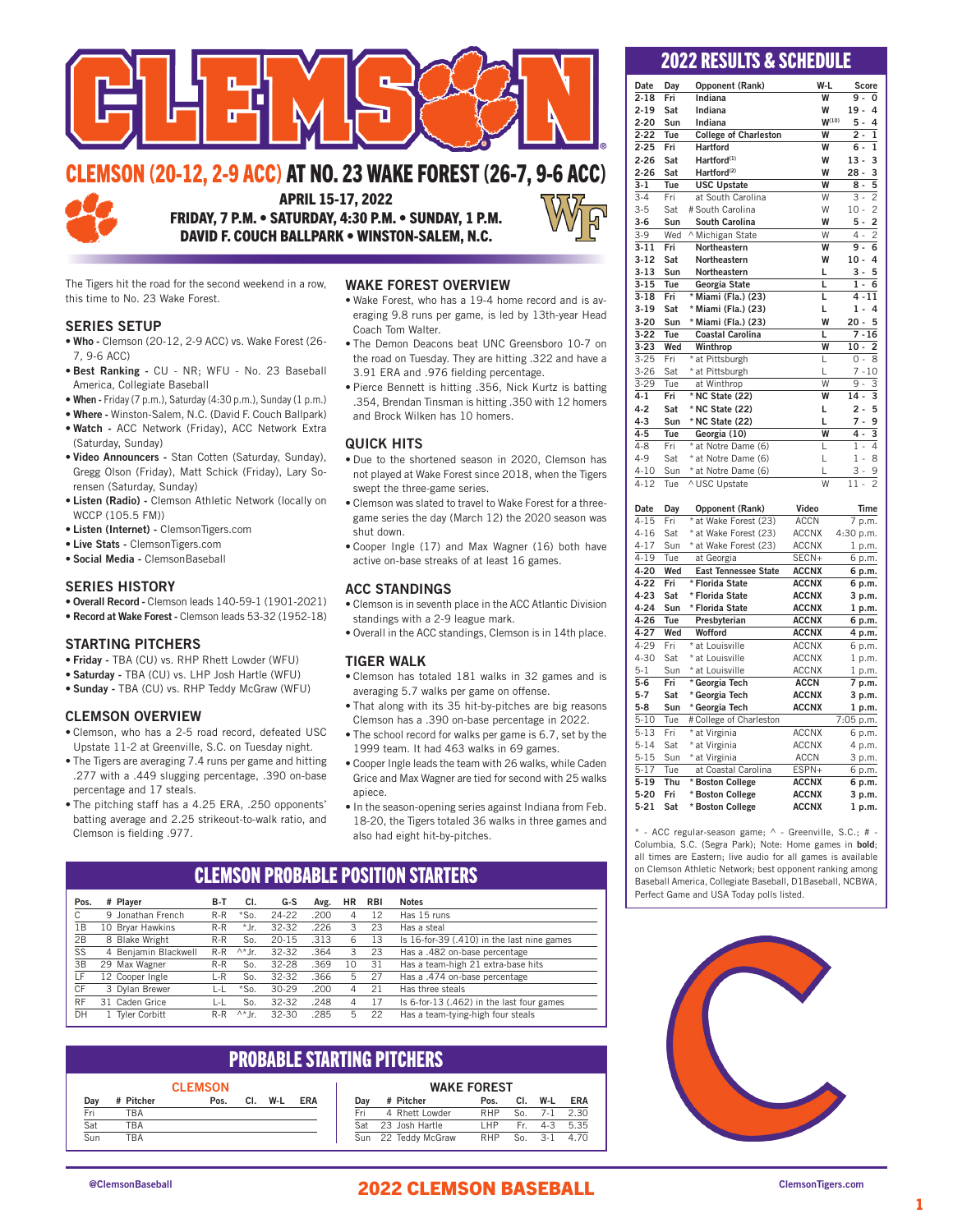

| Nickname                                | <b>Tigers</b>                                         |
|-----------------------------------------|-------------------------------------------------------|
| Location                                | Clemson, S.C. 29633                                   |
| Colors                                  | Tiger Orange & Regalia                                |
| Founded                                 | 1889                                                  |
| <b>Enrollment</b>                       | 27,341                                                |
| President                               | Dr. James P. Clements (UMBC '85)                      |
| <b>Director of Athletics</b>            | Graham Neff (Georgia Tech '06)                        |
| Conference                              | Atlantic Coast Conference (Atlantic Division)         |
| <b>Facility (Capacity)</b>              | Doug Kingsmore Stadium (6,272)                        |
| <b>Year Opened</b>                      | 1970                                                  |
| <b>Dimensions</b>                       | LL - 310, LC - 360, C - 390, RC - 365, RL - 320       |
| <b>Record Crowd</b>                     | 6,636 (March 6, 2022 vs. South Carolina)              |
| <b>Head Coach</b>                       | Monte Lee (College of Charleston '00)                 |
| <b>Record at Clemson</b>                | 227-125 (7th season)                                  |
| <b>Career Record</b>                    | 503-270 (14th season)                                 |
| <b>Assistant Coaches</b>                | Bradley LeCroy (Clemson '01)                          |
|                                         | Andrew See (Ohio '02)                                 |
|                                         | Jared Broughton (Dayton '13)                          |
| <b>First Year of Baseball</b>           | 1896                                                  |
| <b>Seasons of Baseball</b>              | 125th                                                 |
| <b>Overall Record</b>                   | 2936-1645-30                                          |
| <b>ACC Regular-Season Record</b>        | 856-490-4                                             |
| <b>ACC Tournament Record</b>            | 114-73                                                |
| <b>ACC Championships</b>                | 15                                                    |
|                                         | (1954, 58, 59, 67, 76, 78-81, 89, 91, 93, 94, 06, 16) |
| <b>NCAA Tournament Appearances</b>      | 44                                                    |
|                                         | (1947, 50, 58, 59, 67, 75-81, 87-07, 09-19)           |
| <b>College World Series Appearances</b> | 12                                                    |
|                                         | (1958, 59, 76, 77, 80, 91, 95, 96, 00, 02, 06, 10)    |
| <b>NCAA Tournament Record</b>           | 121-95                                                |
| Regional & Super Regional Record        | 109-71                                                |
| <b>College World Series Record</b>      | 12-24                                                 |
| National Players-of-the-Year            | 3                                                     |
| <b>All-Americans</b>                    | 63                                                    |
| <b>Major Leaguers</b>                   | 66                                                    |

### DOUG KINGSMORE STADIUM



Doug Kingsmore Stadium, the home of Tiger baseball since 1970, has seen many changes and improvements over the years, but it has not lost its aesthetic beauty and unique feel on the west side of the Clemson University campus.

Doug Kingsmore Stadium has over 4,500 permanent seats, but is capable of holding 6,272 fans thanks to a hill area down the left-field line that is popular with students.

The park features a terrace in the outfield adjacent to the fence, similar to the old Crosley Field in Cincinnati. Former Head Coach Bill Wilhelm liked the look and practicality of a field with grass around the outfield instead of gravel or dirt.

In 2015, a three-story building was constructed behind the first-base dugout. It houses a state-of-the-art clubhouse, coaches offices and a player lounge among other amenities.

### MEDIA SERVICES

### CLEMSON ATHLETIC COMMUNICATIONS

| <b>Baseball Contact</b>    |                        | Brian Hennessy (Clemson '98) |
|----------------------------|------------------------|------------------------------|
| Email                      | bhennes@clemson.edu    |                              |
| <b>Office Phone</b>        | 864-656-1921           |                              |
| <b>Cell Phone</b>          | 864-986-9046           |                              |
| <b>Press Box Phone</b>     | 864-656-7731           |                              |
| <b>Ticket Office Phone</b> | 1-800-CLEMSON          |                              |
| Website                    | ClemsonTigers.com      |                              |
| <b>Social Media</b>        | <b>ClemsonBaseball</b> |                              |

### 2022 MEDIA INFORMATION

For a comprehensive rundown of all 2022 Clemson baseball media information, policies and protocols, visit the following link:

ClemsonTigers.com/2022-Baseball-Media-Information

### PITCHING LEADING THE WAY

- their consistency on the mound.
- The Tigers have a 4.25 ERA, .250 opponents' batting average and 288 strikeouts against 128 walks in 284.0 innings pitched in 2022.
- Clemson has a 9.13 strikeout-per-nine-innings-pitched mark.
- Clemson pitchers have done well keeping the ball down in the zone with 283 groundball outs compared to 237 flyball outs.
- Clemson starters have combined for a 9-10 record, a 4.58 ERA, .260 opponents' batting average and 120 strikeouts in 133.2 innings pitched.
- The Tiger bullpen has an 11-2 record, six saves, a 3.95 ERA, .240 opponents' batting average and 168 strikeouts in 150.1 innings pitched.

### TIGERS OPEN SEASON 14-0

- Clemson began the 2022 season by winning each of its first 14 games before falling at home to Northeastern 5-3 on March 13.
- It was Clemson's third-best start to a season, trailing only the 26-0 start in 1977 and 17-0 start in 1992.
- Clemson won its last game of the 2021 season, meaning it had a 15-game winning streak.
- The 15-game winning streak was tied for sixth longest in school history and was Clemson's longest since winning 17 games in a row in 2006.
- During the 14-0 stretch to start the season, Clemson allowed more than four runs only twice, five runs in a game and six runs in a game.
- Clemson hit .302 with a .472 slugging percentage, .434 on-base percentage and .979 fielding percentage during the 14-0 stretch.
- Clemson had a 2.48 ERA and .212 opponents' batting average during the 14-0 stretch, as the Tigers outscored their opponents 131-39.

### OFFENSIVE FIREWORKS VS. HARTFORD

- Clemson capped a three-game series sweep of Hartford with a 28-3 win in the second game of a doubleheader at home on Feb. 26.
- The 28 runs were its most in a game since defeating NC State 41-9 in Raleigh on April 7, 1979.
- The 28 runs tied for second most in a game in Tiger history. Clemson defeated Buffalo 28-1 at home in a seven-inning game on March 28, 1969.
- The 25-run victory margin tied for third highest in Tiger history, trailing only the two aforementioned games.
- The Tigers scored in every inning in which they batted for the seventh time in history and the first time since 2011.
- Clemson totaled 25 hits, its most in a game since 2006.
- Every Tiger starter had at least one hit and 12 Tigers in all had at least one hit in the game.
- Clemson outscored Hartford 41-6 in the doubleheader, as it downed the Hawks 13-3 in the first game of the doubleheader.
- Clemson outscored the Hawks 47-7 in the series. It was the most Tiger runs in a three-game series since 2001 (outscored New York Tech 51-3).

### TIGERS SWEEP GAMECOCKS

- Clemson swept South Carolina in three games at three different sites from March 4-6 by a combined score of 18-6.
- The Tigers rallied late to win 3-2 at Founders Park on March 4, then downed the Gamecocks 10-2 at Segra Park on March 5.
- Clemson completed the sweep with a 5-2 victory at Doug Kingsmore Stadium on March 6 in front of a Tiger-record crowd of 6,636.
- **QUICK FACTS** PITCHING LEADING THE WAY It marked Clemson's first sweep of the season series<br>• One of the main storylines of the 2022 Tigers has been of three or more games against South Carolina since of three or more games against South Carolina since 1996, when Clemson swept 4-0.
	- Head Coach Monte Lee improved to 13-8 against South Carolina as Clemson's head coach (2016-22).
	- Bryar Hawkins won the Bob Bradley Award as Clemson's series MVP, as he hit the go-ahead, run-scoring single in the ninth inning on March 4.
	- With its 4-3 win over No. 10 Georgia on April 5, Clemson improved to 4-0 against SEC teams in 2022.

### AMMONS CLOSING THE DEAL

- Sophomore lefthander Ryan Ammons has emerged as Clemson's closer in 2022 after pitching a combined 4.1 innings his first two seasons.
- He is 0-1 with a team-high five saves, 4.70 ERA and 19 strikeouts against eight walks in 15.1 innings pitched over 14 relief appearances.
- He is holding opponents to a .246 batting average.
- In his career, he is 0-1 with a 4.58 ERA and 28 strikeouts against 14 walks in 19.2 innings pitched over 23 relief appearances.
- He has a career .243 opponents' batting average.
- He has a 12.81 strikeouts-per-nine-innings-pitched mark in his career.

### ANGLIN ANGLING IN THIRD SEASON

- Sophomore righthander Mack Anglin, who is in his third season at Clemson, has been Clemson's Friday starter in 2022.
- He is 4-3 with a 3.66 ERA, .191 opponents' batting average and 41 strikeouts in 39.1 innings pitched over eight starts.
- He pitched 5.0 hitless and scoreless innings against Indiana, then pitched 5.0 scoreless innings of one-hit ball versus Hartford.
- He pitched 5.0 scoreless innings of three-hit ball with eight strikeouts to earn the win against No. 22 NC State on April 1.
- In his career, he is 6-10 with a 4.38 ERA and 127 strikeouts against 73 walks in 102.2 innings pitched over 25 appearances (19 starts).
- He has a career .226 opponents' batting average.
- He has a 11.13 strikeouts-per-nine-innings-pitched mark in his career, second highest in Clemson history.

### BLACKWELL TRANSFERRING SUCCESS

- Junior infielder Benjamin Blackwell is in his first season at Clemson after graduating from Dayton last year.
- He began the year as the No. 9 hitter in the lineup for the first quarter of the season, but has since batted in the leadoff spot.
- He is hitting .364 with three homers, a triple, four doubles, 23 RBIs, 28 runs, a .482 on-base percentage and three steals in 32 games.
- He has a solid .950 fielding percentage as the starting shortstop.
- He is hitting .375 with a homer, three doubles, seven RBIs, seven runs and a .415 on-base percentage in 11 ACC regular-season games.
- He is hitting .419 with runners on base, .462 with runners in scoring position and .364 with two outs.
- He had a 10-game hitting streak from March to April.
- He was 8-for-12 (.667) with three runs, three walks and a .733 on-base percentage in three games against No. 22 NC State from April 1-3.

### CORBITT TRANSFERRING SUCCESS

- Junior infielder Tyler Corbitt is in his first season at Clemson after graduating from The Citadel last year.
- He is hitting .285 with five homers, five doubles, 22 RBIs, 24 runs, a .333 on-base percentage and four steals in 32 games (30 starts).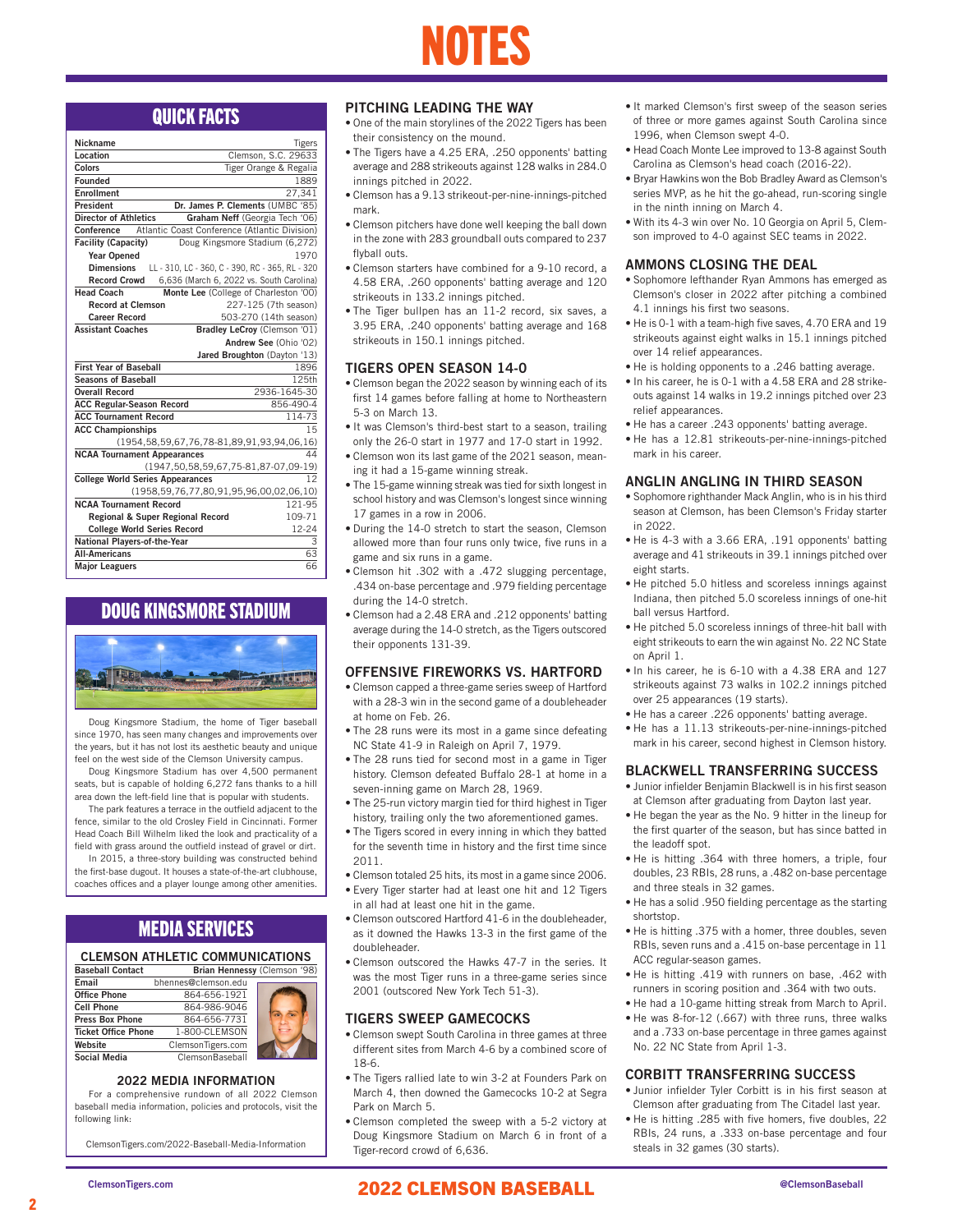# NOTES

- He has a solid .971 fielding percentage as a second baseman.
- He is hitting .311 with runners on base.

### DILL COUNTED ON AS A FRESHMAN

- Freshman righthander Jay Dill has been one of the team's top relievers in 2022.
- He is 0-0 with one save, a 3.60 ERA, .241 opponents' batting average and 21 strikeouts against nine walks in 17 relief appearances in 2022.
- He is tied for the team lead in appearances.
- He is holding opponents to a .154 batting average with runners on base and .160 batting average with two outs.
- He has not allowed a stolen base in two attempts.

### GRICE POWERING LINEUP AGAIN

- After leading the 2021 team in home runs as a freshman, Caden Grice is again among the leaders in the power department in 2022.
- He is hitting .248 with four homers, five doubles, 17 RBIs, 25 runs, 25 walks, a .379 on-base percentage and four steals in 32 games.
- He is also 1-0 with a 2.25 ERA and five strikeouts in 4.0 innings pitched over five relief appearances on the mound in 2022.
- He was named John Olerud Two-Way Player-of-the-Week on Feb. 22 for his three games against Indiana from Feb. 18-20.
- He hit safely in the first five games in 2022 after finishing 2021 on an eight-game hitting streak, meaning he had a 13-game hitting streak.
- He was 6-for-12 (.500) with a homer, six RBIs, four runs, a .588 on-base percentage and a win on the mound against Indiana.
- He was named to the Golden Spikes Award Watch List in the preseason.
- In his career, he is hitting .289 with 14 doubles, a triple, 19 homers, 70 RBIs, 65 runs and six steals in 83 games.
- He has a .524 slugging percentage and .407 on-base percentage in his career.

### INGLE PROVIDING SPARK

- Sophomore utility player Cooper Ingle has made a name for himself in 2022 as one of the team's best hitters after being a reserve in 2021.
- He is hitting .366 with five homers, six doubles, 27 RBIs, 32 runs, 26 walks and a .474 on-base percentage in 32 games in 2022.
- He has started every game in 2022, including 15 at catcher, 10 as the DH and seven in left field.
- He has only struck out 17 times in 123 at-bats.
- He has thrown out nine of 20 basestealers.
- He hit safely in each of the first 14 games of the season.
- He has hit safely in 29 of the 32 games in 2022.
- In his career, he is hitting .331 with six doubles, five homers, 30 RBIs, 32 runs and a .446 on-base percentage in 42 games (36 starts).

### OLENCHUK RELIABLE OUT OF BULLPEN

- Sophomore righthander Ty Olenchuk has emerged as one of the team's top relievers in 2022.
- He is 2-0 with a 2.86 ERA, .241 opponents' batting average and 21 strikeouts against seven walks in 22.0 innings pitched over 14 outings.
- He has allowed just four extra-base hits.
- In his career, he is 3-4 with a 4.40 ERA and 39 strikeouts against 13 walks in 45.0 innings pitched over 22 appearances (six starts).

### WAGNER MAXIMIZING HIS GAME

• Sophomore Max Wagner has emerged in 2022 to become one of the team's top hitters.

- He is hitting .369 with 10 homers, a triple, 10 doubles, 31 RBIs, 31 runs, a .507 on-base percentage and a steal in 32 games (28 starts).
- He leads the team in doubles, homers, extra-base hits (21), RBIs, slugging percentage (.777), hit-by-pitches (6) and on-base percentage.
- He has shown a steady glove at third base with a solid .940 fielding percentage.
- He hit two homers at No. 6 Notre Dame on April 10.
- In his career, he is hitting .299 with 15 doubles, a triple, 12 homers, 40 RBIs and a .424 on-base percentage in 67 games (50 starts).

### WRIGHT STUFF

- Sophomore infielder Blake Wright made occasional starts in 2022 until he exploded in early April.
- He is hitting .313 with six homers, two doubles, 13 RBIs, 12 runs and a .380 on-base percentage in 20 games (15 starts) in 2022.
- He has a .968 fielding percentage at second base, committing only two errors in 62 chances.
- He is hitting .395 with four homers, seven RBIs and six runs in eight ACC regular-season games.
- After starting the year 5-for-29 (.172) in his first 12 games, he is 15-for-35 (.429) with three homers in the last eight games.
- In his career, he is hitting .260 with three doubles, seven homers, 18 RBIs, 15 runs and a .336 on-base percentage in 32 games (25 starts).

### SIX TIGERS IN THE MAJORS IN 2022

- Former Tigers Seth Beer, Steven Duggar, Dominic Leone, Brad Miller, Spencer Strider and Eli White have all played in an MLB game in 2022.
- Beer is in his second MLB season, Duggar in his fifth, Leone in his ninth, Miller in his 10th, Strider in his second and White in his third.
- Beer, who was a three-time All-American at Clemson (2016-18), hit a pinch-hit homer in his first career game at Seattle on Sept. 10, 2021.
- Duggar was a two-time All-ACC player as a Tiger from 2013-15 and made his MLB debut with the Giants on July 8, 2018.
- Leone, who had a 16-8 career record at Clemson, made his major league debut with the Mariners in 2014.
- Miller, the 2011 ACC Player-of-the-Year, hit .339 with 36 doubles, eight triples, 16 homers, 135 RBIs and 46 steals in 191 games as a Tiger.
- Strider, who had a 5-2 record in his two active seasons (2018,20) at Clemson, made his MLB debut with the Atlanta Braves on Oct. 1, 2021.
- White, who hit .275 with 104 runs and 36 steals at Clemson from 2014-16, made his MLB debut with the Texas Rangers on Sept. 1, 2020.
- Every Tiger team from 1974 to 2020 had at least one future major leaguer on its roster.
- Clemson has had at least one former Tiger play in an MLB game each of the last 67 years (streak started in 1956).
- Clemson has had multiple former Tigers play in an MLB game each of the last 49 years (streak started in 1974).
- Clemson set a school record with 12 former Tigers in the majors in 2021, breaking the previous record of eight.

|  |  |  |  | <b>FORMER TIGERS IN THE MAJOR LEAGUES IN 2022</b> |  |
|--|--|--|--|---------------------------------------------------|--|
|--|--|--|--|---------------------------------------------------|--|

| Player             | Pos.       | <b>CU Years</b> | Team          | <b>MLB Years</b> |
|--------------------|------------|-----------------|---------------|------------------|
| Seth Beer          | 1B         | 2016-18         | Diamondbacks  | 2021.22          |
| Steven Duggar      | OF         | 2013-15         | Giants        | 2018-22          |
| Dominic Leone      | <b>RHP</b> | 2010-12         | Giants        | 2014-22          |
| <b>Brad Miller</b> | INF        | 2009-11         | Rangers       | 2013-22          |
| Spencer Strider    | RHP        | 2018-20         | <b>Braves</b> | 2021.22          |
| Eli White          | ΩF         | 2014-16         | Rangers       | 2020-22          |

### HEAD COACH MONTE LEE

Born: Feb. 9, 1977 in Spartanburg, S.C. Education: Degree in elementary education



College of Charleston (1996-99).



Coaching Experience: Assistant coach at Spartanburg Methodist College

(2001,02) ... volunteer assistant coach at South Carolina (2003-07) ... assistant coach/recruiting coordinator at South Carolina (2008) ... head coach at College of Charles-

ton (2009-15) ... head coach at Clemson (2016-22). Family: Wife, Eryn Garn Lee ... daughters, Madie, Shelby, Blaire and Alexa.

### LEE'S HEAD COACHING RECORD

| Year  | School         | <b>Overall</b> | Conf.    | <b>NCAA</b>    |
|-------|----------------|----------------|----------|----------------|
| 2009  | COC            | 35-22          | $17-13$  |                |
| 2010  | COC            | 44-19          | $22 - 8$ | Regional       |
| 2011  | COC            | 39-22          | 18-12    |                |
| 2012  | COC            | 38-22          | $21-9$   | Regional       |
| 2013  | COC            | 31-26          | 18-11    |                |
| 2014* | COC            | 44-19          | $15-6$   | Super Regional |
| 2015  | COC            | 45-15          | $21-3$   | Regional       |
| 2016* | Clemson        | 44-20          | 16-14    | Regional       |
| 2017  | <b>Clemson</b> | 42-21          | 17-13    | Regional       |
| 2018  | Clemson        | 47-16          | $22 - 8$ | Regional       |
| 2019  | <b>Clemson</b> | 35-26          | 15-15    | Regional       |
| 2020^ | <b>Clemson</b> | $14-3$         | $3-0$    |                |
| 2021  | Clemson        | 25-27          | 16-20    |                |
| 2022  | Clemson        | 20-12          | $2-9$    |                |

\* - conference champion; ^ - season suspended March 12 and later canceled due to a coronavirus (COVID-19) pandemic

### LEE'S HEAD COACHING RECORD BY SCHOOL

| School Seasons | Years                             | Overall Win % |      | Conf.  |
|----------------|-----------------------------------|---------------|------|--------|
| COC.           | 7 2009-15 276-145 656             |               |      | 132-62 |
| Clemson        | 7th 2016-22 227-125               |               | .645 | 91-79  |
| Totals         | 14th 2009-22 503-270 .651 223-141 |               |      |        |

### LEE VS. ACC AS CLEMSON HEAD COACH

| Team                                                     | Overall  | Home    | Away    | <b>Neutral</b> |
|----------------------------------------------------------|----------|---------|---------|----------------|
| <b>Boston College</b>                                    | $17-2$   | $9 - 0$ | $8 - 1$ | $0 - 1$        |
| Duke                                                     | $1 - 9$  | $0 - 6$ | $1 - 2$ | $0 - 1$        |
| Florida State                                            | 7-10     | $4-2$   | $2 - 7$ | $1 - 1$        |
| Georgia Tech                                             | $8 - 8$  | $4 - 2$ | $3-6$   | $1 - 0$        |
| Louisville                                               | $9 - 9$  | $5 - 4$ | $2 - 4$ | $2 - 1$        |
| Miami (Fla.)                                             | $3 - 10$ | $2 - 4$ | $0 - 6$ | $1 - 0$        |
| <b>NC State</b>                                          | $7 - 11$ | $3-6$   | $4 - 5$ | $0 - 0$        |
| North Carolina                                           | $3-6$    | $3 - 0$ | $0 - 6$ | $0 - 0$        |
| Notre Dame                                               | $11 - 8$ | $5 - 4$ | $5 - 4$ | $1 - 0$        |
| Pittsburgh                                               | $5 - 3$  | $2 - 1$ | $3 - 2$ | $0 - 0$        |
| Virginia                                                 | $7 - 4$  | $3 - 3$ | $3-0$   | $1 - 1$        |
| Virginia Tech                                            | 8-1      | $5-1$   | $3-0$   | $O-O$          |
| <b>Wake Forest</b>                                       | $13-3$   | $7 - 2$ | $5 - 1$ | $1 - 0$        |
| Totals                                                   | 99-84    | 52-35   | 39-44   | $8 - 5$        |
| Note: Above and below only includes records vs. teams as |          |         |         |                |

their respective conference members.

### LEE VS. BIG TEN CONFERENCE AS CLEMSON HEAD COACH Team Overall Home Away Neutral Illinois 1-0 0-0 0-0 1-0

| <b>Totals</b>  | 7-0      | $3-0$   | ი-ი     | 4-0     |
|----------------|----------|---------|---------|---------|
| Michigan State | $3-0$    | ∩−∩     | $0 - 0$ | $3-0$   |
| Indiana        | 3-0      | $3 - 0$ | $0 - 0$ | n-0     |
| בוטווווו       | $1 - 11$ | $1 - 1$ | $U-U$   | $1 - U$ |

### LEE VS. BIG 12 CONFERENCE AS CLEMSON HEAD COACH Team Overall Home Away Neutral Oklahoma State 0-2 0-2 0-0 0-0 Totals 0-2 0-2 0-0 0-0

|               | LEE VS. PAC-12 CONFERENCE AS CLEMSON HEAD COACH |      |      |         |
|---------------|-------------------------------------------------|------|------|---------|
| Team          | Overall                                         | Home | Awav | Neutral |
| <b>Totals</b> | ი-ი                                             | ი-ი  | ი-ი  | 0-0     |

### LEE VS. SEC AS CLEMSON HEAD COACH

| Team           | Overall | Home    | Away    | Neutral |
|----------------|---------|---------|---------|---------|
| Georgia        | 5-6     | $3-2$   | $2 - 3$ | 0-1     |
| Ole Miss       | $0 - 1$ | n-n     | $0 - 1$ | $O-O$   |
| South Carolina | $13-8$  | $5-2$   | $3 - 4$ | $5-2$   |
| Vanderbilt     | $1 - 4$ | 1-4     | $0-0$   | $0 - 0$ |
| <b>Totals</b>  | 19-19   | $9 - 8$ | $5-8$   | $5 - 3$ |

### @ClemsonBaseball ClemsonTigers.com 2022 CLEMSON BASEBALL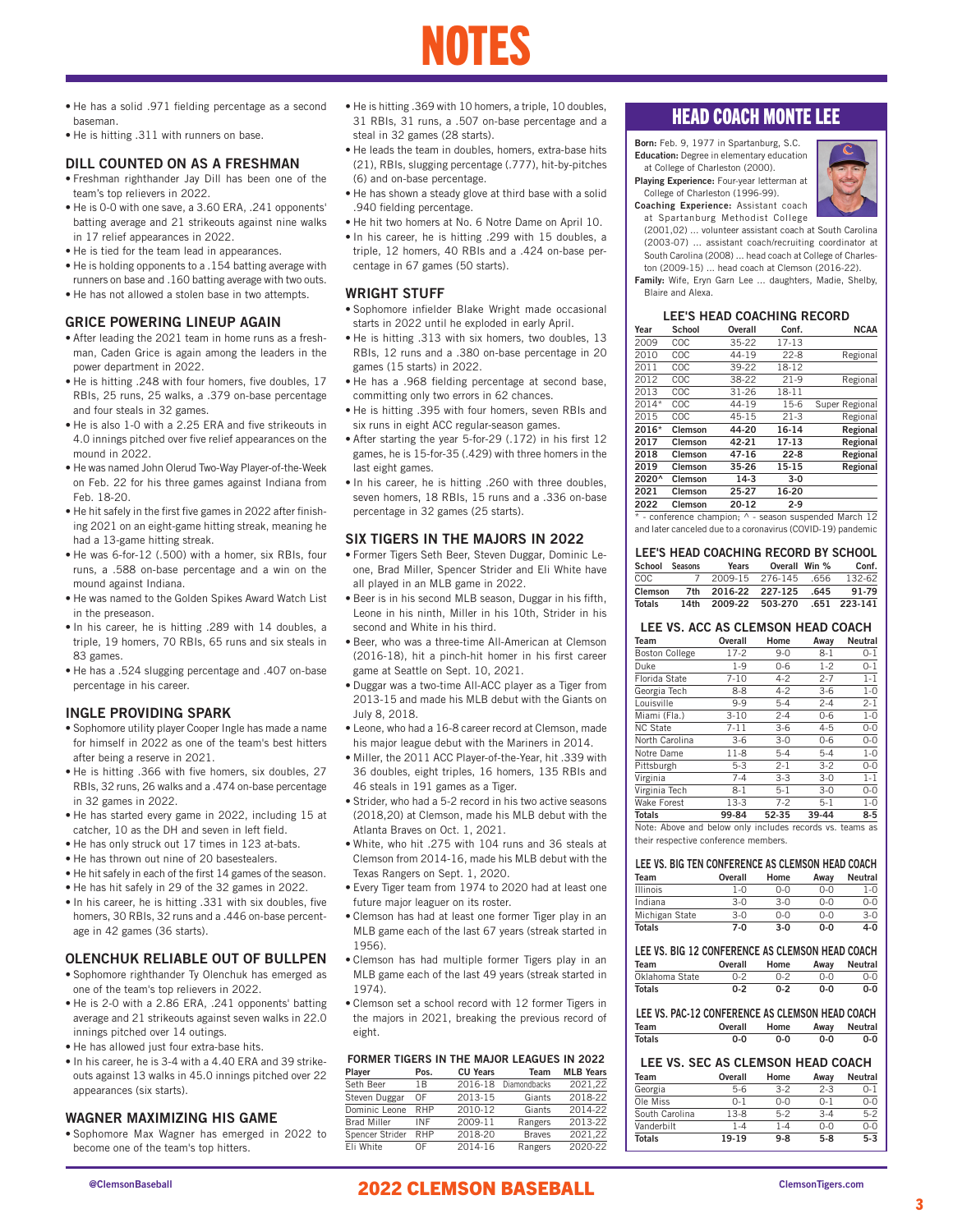### OVERALL STATS AWEDAH STATS UVLIVALL ƏIAIƏ

| <b>Player</b>        | avg  | gp-gs     | ab   | г   | h   | $2b$ $3b$ |                | hr       | rbi | tb  | sig% | bb hp |          |     | so gdp | ob%   | sf | sh           | sb-att    | po  | a        |    | e fld% |
|----------------------|------|-----------|------|-----|-----|-----------|----------------|----------|-----|-----|------|-------|----------|-----|--------|-------|----|--------------|-----------|-----|----------|----|--------|
| 29 Max Wagner        | .369 | $32 - 28$ | 103  | 31  | 38  | 10        |                | 10       | 31  | 80  | .777 | 25    | 6        | 30  | 4      | .507  | 2  | $\mathbf{0}$ | $1 - 1$   | 20  | 58       | 5  | .940   |
| 12 Cooper Ingle      | .366 | $32 - 32$ | 123  | 32  | 45  | 6         |                |          | 27  | 66  | .537 | 26    | 3        | 17  |        | .4741 | 4  | 0            | $0 - 0$   | 142 | 16       |    | .994   |
| 4 Benjamin Blackwell | .364 | $32 - 32$ | 110  | 28  | 40  | 4         |                |          | 23  | 55  | .500 | 22    | 5        | 32  |        | .482  | 2  |              | $3-3$     | 42  | 90       | 7  | .950   |
| 1 Tyler Corbitt      | .285 | $32 - 30$ | 123  | 24  | 35  | 5.        |                |          | 22  | 55  | .447 |       | 3        | 24  |        | .3331 | 2  |              | $4 - 4$   | 30  | 38       | 2  | .971   |
| 31 Caden Grice       | .248 | $32 - 32$ | 125  | 25  | 31  | 5.        |                | 4        | 17  | 48  | .384 | 25    |          | 54  |        | .379  |    | 0            | $4 - 4$   | 85  | 3        |    | .989   |
| 10 Bryar Hawkins     | .226 | $32 - 32$ | 115  | 20  | 26  | 3         | 0              | 3        | 23  | 38  | .330 | 20    | 4        | 42  |        | .352  | 3  | 0            | $1 - 1$   | 228 | 19       | 3  | .988   |
| 3 Dylan Brewer       | .200 | $30 - 29$ | 115  | 18  | 23  | 5.        | 0              | 4        | 21  | 40  | .348 | 9     | 2        | 35  |        | .266  | 2  | 2            | $3 - 3$   | 60  | $\Omega$ |    | .984   |
|                      |      |           |      |     |     |           |                |          |     |     |      |       |          |     |        |       |    |              |           |     |          |    |        |
| 24 Mac Starbuck      | .500 | $11 - 1$  | 8    | 4   | 4   | 0         |                | 0        | 2   | 6   | .750 |       |          | 3   | 0      | .600  | 0  | 0            | $0-0$     | 8   |          | 0  | 1.000  |
| 5 Gavin Abrams       | .333 | $2 - 0$   | 3    | 0   |     | 0         |                | 0        | 2   |     | .333 | 0     | $\Omega$ | 2   |        | .3331 | 0  | 0            | $0 - 0$   | 0   | $\Omega$ | 0  | .000   |
| 8 Blake Wright       | .313 | $20 - 15$ | 64   | 12  | 20  |           |                |          | 13  | 40  | .625 |       |          | 10  |        | .380  | 0  |              | $0 - 0$   | 27  | 33       | 2  | .968   |
| 11 Chad Fairey       | .243 | $24 - 21$ | 70   | 14  | 17  | 3         | 0              |          | 13  | 23  | .329 | 18    |          | 24  |        | .404  | 0  |              | $1 - 1$   | 21  | $\Omega$ | 0  | 1.000  |
| 9 Jonathan French    | .200 | $24 - 22$ | 80   | 15  | 16  | 3.        |                | 4        | 12  | 31  | .388 | 10    | 4        | 27  |        | .319  | 0  |              | $0 - 0$   | 152 | 14       |    | .994   |
| 21 J.D. Brock        | .194 | 18-9      | 31   |     | 6   |           |                |          | 0   |     | .226 | 8     |          | 15  |        | .375  | 0  |              | $0 - 1$   | 13  | 1        | 0  | 1.000  |
| 20 Spencer Rich      | .167 | $9 - 2$   | 12   |     |     |           | 0              | 0        | 0   | 3   | .250 | 0     | 0        | 6   |        | .167  | 0  | 0            | $0 - 0$   | 3   | $\Omega$ | 0  | 1.000  |
| 13 David Lewis       | .167 | $7-0$     | 6    |     |     |           | 0              | 0        | 0   |     | .333 |       |          | 5   |        | .375  | 0  | 0            | $0 - 0$   | 2   | $\Omega$ | 0  | 1.000  |
| 17 Billy Amick       | .154 | $6 - 2$   | 13   |     | 2   |           |                |          | 0   | 2   | .154 | 0     | 0        |     |        | .154  | 0  | <sup>0</sup> | $0 - 0$   | 0   | $\Omega$ | 0  | .000   |
| 43 Camden Troyer     | .100 | $9 - 1$   | 10   | 3   |     |           | 0              | $\Omega$ | 4   |     | .200 |       |          | 3   |        | .357  | 0  | $\Omega$     | $0 - 0$   | 1   | $\Omega$ | 0  | 1.000  |
| 15 Reed Garris       | .000 | $1 - 0$   | 0    | 0   | 0   | 0         | 0              | 0        | 0   | 0   | .000 | 0     | 0        | 0   | 0      | .000l | 0  | 0            | $0-0$     | 3   | $\Omega$ | 0  | 1.000  |
| <b>Totals</b>        | .277 | 32        | 1111 | 236 | 308 | 50        |                | 45       | 210 | 499 | .449 | 181   | 35       | 336 | 18     | .390  | 16 |              | $17 - 18$ | 852 | 315      | 28 | .977   |
| Opponents            | .250 | 32        | 1078 | 152 | 269 | 43        | $\overline{2}$ | 32       | 138 | 412 | .382 | 128   | 33       | 288 | 21     | .344  | 10 | 8            | 23-38     | 821 | 252      | 44 | .961   |

Record: 20-12 Home: 15-7 Away: 2-5 Neutral: 3-0 ACC: 2-9

LOB - Team (294), Opp (253). DPs turned - Team (25), Opp (19). CI - Team (0), Opp (1).

### (All games Sorted by Earned run avg)

| <b>Player</b>                           | era  | w-l       | app | gs           | cg | sho | <b>SV</b> | ip    | h   | г   | er  | bb  | <b>SO</b> | 2b | 3b                       | hr | b/avg |    |    |   |    | wp hp bk sfa sha |
|-----------------------------------------|------|-----------|-----|--------------|----|-----|-----------|-------|-----|-----|-----|-----|-----------|----|--------------------------|----|-------|----|----|---|----|------------------|
| 32 Mack Anglin                          | 3.66 | $4 - 3$   | 8   | 8            | 0  | 0/1 | 0         | 39.1  | 26  | 17  | 16  | 29  | 41        | 6  | 0                        | 3  | .191  | 6  | 3  |   |    |                  |
| 37 Nick Hoffmann                        | 5.50 | $3-4$     | 9   | 8            | 0  | 0/0 | 01        | 36.0  | 46  | 23  | 22  | 8   | 26        | 9  | 0                        | 6  | .313  | 0  | 5  | 0 |    |                  |
| ------------------<br>22 Ricky Williams | 0.93 | $1 - 0$   | 5.  |              |    | 0/0 |           | 9.2   | 8   | 3   |     | 6   |           |    | 0                        |    | .222  |    |    |   |    |                  |
| 56 Austin Gordon                        | 1.86 | $0-0$     |     | $\Omega$     | 0  | 0/0 |           | 9.2   | 8   | 4   | 2   | 4   |           | 0  | 0                        |    | .216  |    |    |   |    |                  |
| 31 Caden Grice                          | 2.25 | $1 - 0$   |     |              | 0  | 0/0 |           | 4.0   | 3   |     |     | 5   |           | 0  | 0                        |    | .214  |    |    |   |    |                  |
| 26 Casey Tallent                        | 2.57 | $1 - 0$   | 9   |              |    | 0/0 | 0         | 14.0  |     | 4   | 4   | 5   | 17        | 2  | 0                        |    | .152  |    |    |   |    |                  |
| 36 Ty Olenchuk                          | 2.86 | $2 - 0$   | 14  | 0            | 0  | 0/1 |           | 22.0  | 20  | 9   |     |     | 21        | 2  | 0                        |    | .241  |    |    |   |    |                  |
| 35 Jay Dill                             | 3.60 | $0 - 0$   | 17  | 0            | 0  | 0/0 |           | 20.0  | 16  | 8   | 8   | 9   | 21        | 2  | 0                        |    | .225  | 5  |    | 0 |    | <sup>0</sup>     |
| 25 Jackson Lindley                      | 4.12 | $4 - 0$   | 17  | 0            | 0  | 0/0 |           | 19.2  | 21  | 12  | 9   | 8   | 19        |    | 0                        | 3  | .269  |    |    | 0 |    |                  |
| 30 Billy Barlow                         | 4.40 | $1 - 2$   | 10  | 8            | 0  | 0/1 |           | 30.2  | 29  | 18  | 15  | 9   | 32        | 2  | 0                        |    | .250  |    |    |   |    |                  |
| 42 Ryan Ammons                          | 4.70 | $0 - 1$   | 14  | <sup>0</sup> | 0  | 0/0 |           | 15.1  | 14  | 8   | 8   | 8   | 19        |    |                          |    | .246  |    |    |   |    |                  |
| 44 Nick Clayton                         | 5.06 | $0 - 1$   | 8   |              | 0  | 0/0 |           | 26.2  | 31  | 19  | 15  | 13  | 21        |    | 0                        | 4  | .279  |    |    |   |    |                  |
| 51 Rocco Reid                           | 5.40 | $0 - 0$   | 9   |              |    | 0/0 |           | 10.0  | 9   | 6   | 6   | 3   | 8         | 2  | 0                        |    | .250  |    |    |   |    |                  |
| 39 P.J. Labriola                        | 6.35 | $0 - 0$   |     | $\Omega$     | 0  | 0/0 | 0         | 5.2   | 8   | 4   | 4   | 2   | 8         | 0  | 0                        |    | .320  |    |    |   |    |                  |
| 23 Geoffrey Gilbert                     | 6.75 | $1 - 1$   | 10  | 0            | 0  | 0/0 | $\Omega$  | 14.2  | 15  | 11  | 11  | 6   | 24        | 6  |                          |    | .263  |    |    |   |    |                  |
| 41 Alex Edmondson                       | 6.75 | $2 - 0$   | 8   | 0            | 0  | 0/1 | 01        | 6.2   | 8   | 5   | 5   | 6   | 12        |    | 0                        |    | .286  | 2  |    | 0 | 0  | 0                |
| <b>Totals</b>                           | 4.25 | $20 - 12$ | 32  | 32           | 0  | 1/1 |           | 284.0 | 269 | 152 | 134 | 128 | 288       | 43 | $\overline{\phantom{a}}$ | 32 | .250  | 32 | 33 | 0 | 10 |                  |
| Opponents                               | 6.48 | $12 - 20$ | 32  | 32           | 0  | 1/1 |           | 273.2 | 308 | 236 | 197 | 181 | 336       | 50 | 3                        | 45 | .277  | 56 | 35 |   | 16 |                  |

PB - Team (8), FRENCH 5, INGLE 3, Opp (14). Pickoffs - Team (3), INGLE 1, ANGLIN 1, HOFFMANN 1, Opp (3).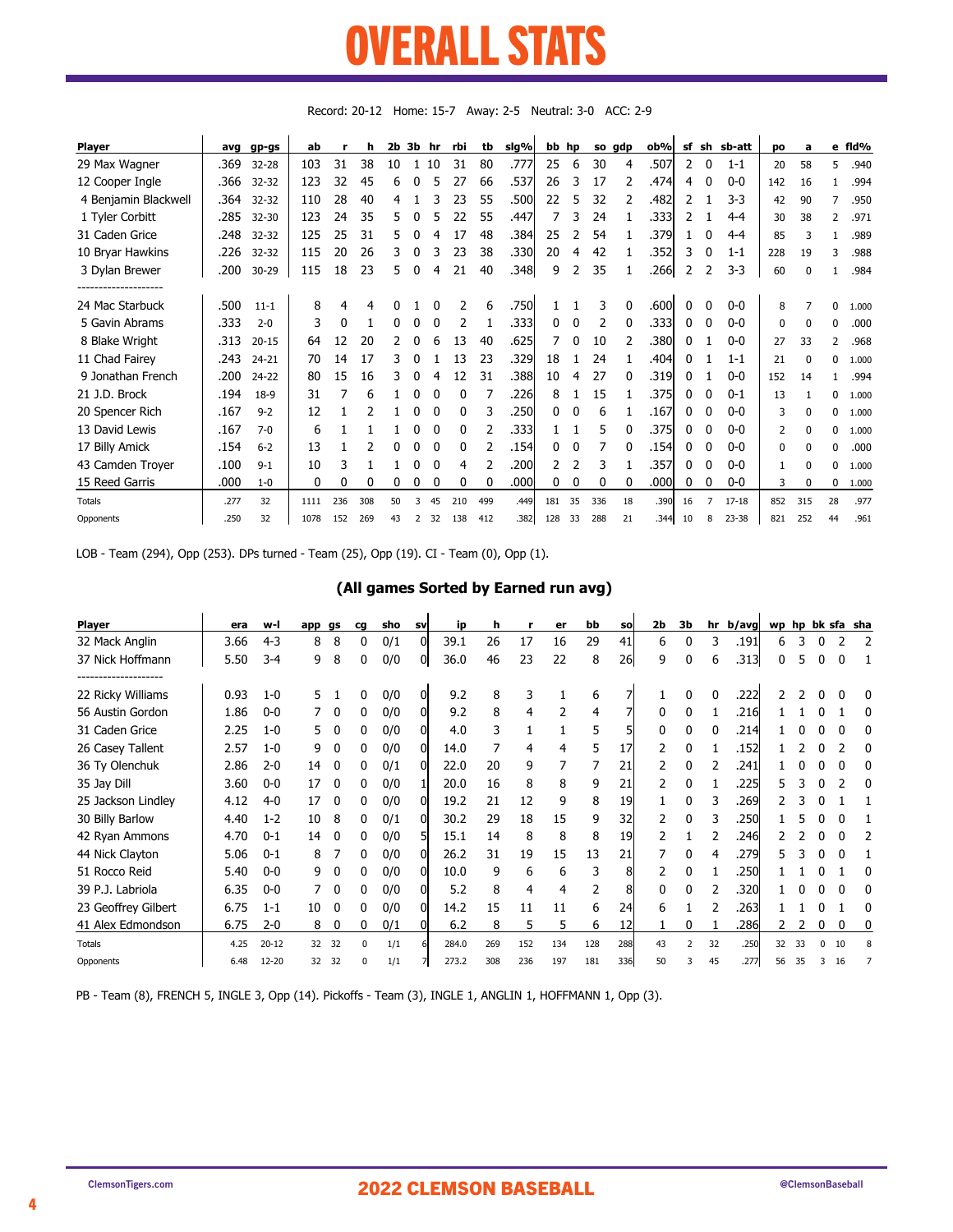### ACC REGULAR-SEASON STATS P DEPIH AD 'SEASAN ST LUULAN JOLAJUN

| <b>Player</b>         | avg  | gp-gs     | ab  |    | h   | 2b | 3b | hr       | rbi      | tb           | sig%  |    | bb hp        |               | so gdp | ob%   | sf | sh           | sb-att   | po       | a        | е              | fld%  |
|-----------------------|------|-----------|-----|----|-----|----|----|----------|----------|--------------|-------|----|--------------|---------------|--------|-------|----|--------------|----------|----------|----------|----------------|-------|
| 4 Benjamin Blackwell  | .375 | $11 - 11$ | 48  | 7  | 18  | 3  | 0  |          |          | 24           | .500l | 4  | $\mathbf{0}$ | 17            |        | .415l |    | 0            | $1 - 1$  | 15       | 28       | 0              | 1.000 |
| 12 Cooper Ingle       | .298 | $11 - 11$ | 47  | 6  | 14  | 0  | 0  |          |          | 17           | .362  | 3  |              | 9             |        | .346  |    |              | $0-0$    | 53       | 4        | 0              | 1.000 |
| 29 Max Wagner         | .297 | $11 - 11$ | 37  | 10 | 11  |    |    |          | 10       | 24           | .649  | 10 |              | 12            |        | .469  | 0  |              | $0-0$    | 10       | 18       | 2              | .933  |
| 31 Caden Grice        | .282 | $11 - 11$ | 39  | 6  | 11  | 3  | 0  |          | 4        | 14           | .359  | 10 | 0            | 16            |        | .429  | 0  |              | $0-0$    | 22       | $\Omega$ | $\Omega$       | 1.000 |
| 1 Tyler Corbitt       | .182 | $11 - 11$ | 44  | 6  | 8   |    |    |          | 10       | 21           | .477  |    |              | 10            | 0      | .234  | 0  |              | $0-0$    | 6        | 6        | $\overline{2}$ | .857  |
| 3 Dylan Brewer        | .172 | $9 - 9$   | 29  | 4  | 5   |    |    |          | 5        | 8            | .276  | 3  | 0            | 9             |        | .242  |    |              | $1 - 1$  | 21       | O        |                | .955  |
| 10 Bryar Hawkins      | .167 | $11 - 11$ | 36  | 5  | 6   | 2  | 0  | $\Omega$ |          | 8            | .222  | 8  | 2            | 13            |        | .348  | 0  | 0            | $0-0$    | 79       | 6        | $\theta$       | 1.000 |
| --------------------- |      |           |     |    |     |    |    |          |          |              |       |    |              |               |        |       |    |              |          |          |          |                |       |
| 8 Blake Wright        | .394 | $8 - 8$   | 33  | 6  | 13  | 0  |    |          |          | 25           | .758  | 2  | 0            | $\mathcal{P}$ |        | .429  |    |              | $0-0$    | 12       | 17       | $\overline{2}$ | .935  |
| 11 Chad Fairey        | .286 | $6 - 4$   | 14  | 4  | 4   |    | 0  |          | 4        | 5            | .357  | 3. | $\mathbf{0}$ | 5             |        | .412  | 0  |              | $0-0$    | 4        | $\Omega$ | $\Omega$       | 1.000 |
| 13 David Lewis        | .250 | $5-0$     | 4   |    |     |    | 0  |          | $\Omega$ |              | .500  |    |              | 3             |        | .500  | ŋ  |              | $0 - 0$  | 2        | $\Omega$ | 0              | 1.000 |
| 21 J.D. Brock         | .200 | $6 - 3$   | 15  | 3  | 3   |    |    |          | 0        |              | .200  | 3  | 0            | 5             |        | .333  | 0  |              | $0-0$    | 10       | O        | $\Omega$       | 1.000 |
| 20 Spencer Rich       | .143 | $5-2$     | 7   | 0  |     | 0  | 0  | $\Omega$ | 0        |              | .143  | 0  | 0            | 4             | 0      | .143  | 0  | <sup>0</sup> | $0-0$    | 3        | $\Omega$ | $\mathbf{0}$   | 1.000 |
| 9 Jonathan French     | .074 | $9 - 7$   | 27  | 2  |     |    | 0  |          |          | 3            | .111  | 3. |              | 12            | 0      | .194  | 0  |              | $0 - 0$  | 40       | 8        |                | .980  |
| 43 Camden Troyer      | .000 | $3-0$     | 2   | 0  | 0   |    |    |          |          |              | .000  | 0  | 0            |               |        | .000  | 0  |              | $0-0$    | $\Omega$ | O        | 0              | .000  |
| 17 Billy Amick        | .000 | $1 - 0$   | 1   | 0  | 0   |    |    |          | 0        | <sup>0</sup> | .000  | 0  | 0            |               |        | .000  | 0  |              | $0-0$    | $\Omega$ | $\Omega$ | $\Omega$       | .000  |
| 24 Mac Starbuck       | .000 | $2 - 0$   |     | 0  |     |    |    |          |          |              | .000  | 0  | 0            |               |        | .000  | 0  |              | $0-0$    |          |          | $\Omega$       | 1.000 |
| <b>Totals</b>         | .253 | 11        | 384 | 60 | 97  | 13 | 0  | 15       | 53       | 155          | .404  | 52 | 8            | 120           | 8      | .351  | 3  | <sup>n</sup> | $2 - 2$  | 282      | 98       | 9              | .977  |
| Opponents             | .316 | 11        | 383 | 76 | 121 | 20 | 2  | 17       | 68       | 196          | .512  | 55 | 7            | 83            | 8      | .405  |    |              | $5 - 11$ | 291      | 84       | 13             | .966  |

Record: 2-9 Home: 2-4 Away: 0-5 ACC: 2-9

LOB - Team (96), Opp (96). DPs turned - Team (9), Opp (8).

### (ACC games only Sorted by Earned run avg)

| <b>Player</b>       | era   | w-l     | app   | gs           | cq       | sho | <b>SV</b> | ip   | h   |                | er           | bb       | <b>SO</b> | 2 <sub>b</sub> | 3b                       | hr | b/avg | wp |   |   |   | hp bk sfa sha |
|---------------------|-------|---------|-------|--------------|----------|-----|-----------|------|-----|----------------|--------------|----------|-----------|----------------|--------------------------|----|-------|----|---|---|---|---------------|
| 44 Nick Clayton     | 4.09  | $0-0$   | 3     | 3            | 0        | 0/0 | ΩI        | 11.0 | 12  | 7              | 5            | 8        | 8         | 2              | 0                        | 2  | 267   |    |   |   |   |               |
| 32 Mack Anglin      | 5.89  | $1 - 3$ | 4     | 4            |          | 0/0 | 01        | 18.1 | 20  | 13             | 12           | 16       | 16        | 4              | 0                        |    | 282   |    |   |   |   |               |
| 37 Nick Hoffmann    | 8.40  | $0 - 4$ | 4     | 4            | 0        | 0/0 | 01        | 15.0 | 27  | 14             | 14           | 3        | 12        | 7              | 0                        | 4  | .403  |    |   |   |   |               |
| 22 Ricky Williams   | 0.00  | $0-0$   |       | $\Omega$     | 0        | 0/0 | 01        | 1.2  |     |                | $\Omega$     |          |           |                |                          | 0  | .143  |    |   |   |   |               |
| 31 Caden Grice      | 0.00  | $0-0$   |       | $\Omega$     | 0        | 0/0 | 01        | 1.0  | 0   | $\mathbf{0}$   | $\mathbf{0}$ |          |           | <sup>0</sup>   | $\Omega$                 | 0  | .000  |    |   |   |   |               |
| 25 Jackson Lindley  | 3.60  | $1 - 0$ | 5.    |              |          | 0/0 |           | 5.0  | 8   | 3              | 2            |          | 5         |                | U                        |    | .348  |    |   |   |   |               |
| 56 Austin Gordon    | 3.86  | $0-0$   | 4     | $\Omega$     | 0        | 0/0 |           | 4.2  | 6   |                |              |          | 3l        |                |                          |    | .316  |    |   |   |   |               |
| 35 Jay Dill         | 4.70  | $0-0$   | 6     | <sup>0</sup> | 0        | 0/0 |           | 7.2  | 4   | 4              | 4            |          |           |                |                          |    | .174  |    |   |   |   |               |
| 36 Ty Olenchuk      | 5.59  | $0-0$   | 6     | $\Omega$     | 0        | 0/0 | 01        | 9.2  | 12  | 8              | 6            |          | 61        |                |                          |    | .300  |    |   |   |   |               |
| 26 Casey Tallent    | 6.00  | $0-0$   | 3.    | $\Omega$     | 0        | 0/0 | 01        | 3.0  | 2   | $\overline{2}$ |              |          |           |                | 0                        | 0  | .222  |    |   |   |   |               |
| 39 P.J. Labriola    | 8.10  | $0-0$   |       | <sup>0</sup> | 0        | 0/0 |           | 3.1  |     | 3              |              |          |           |                |                          |    | .412  |    |   |   |   |               |
| 51 Rocco Reid       | 9.00  | $0-0$   | 3.    | $\mathbf{0}$ | 0        | 0/0 |           | 3.0  | 4   | 3              |              |          |           |                |                          |    | .308  |    |   |   |   |               |
| 23 Geoffrey Gilbert | 10.50 | $0 - 1$ | 4     | $\mathbf{0}$ | 0        | 0/0 |           | 6.0  | 8   |                |              | $\Omega$ | 9         | 3              |                          | 0  | .333  | 0  |   |   |   |               |
| 42 Ryan Ammons      | 13.50 | $0 - 1$ | 4     | $\mathbf{0}$ | 0        | 0/0 | 01        | 4.2  | 10  |                |              | 5.       | 51        |                |                          |    | .455  |    | 0 | 0 | 0 |               |
| <b>Totals</b>       | 6.41  | $2 - 9$ | 11 11 |              | $\Omega$ | 0/0 |           | 94.0 | 121 | 76             | 67           | 55       | 83        | 20             | $\overline{\phantom{a}}$ | 17 | .316  | 16 |   |   |   |               |
| Opponents           | 5.20  | $9 - 2$ | 11    | 11           | $\Omega$ | 1/1 |           | 97.0 | 97  | 60             | 56           | 52       | 120       | 13             | $\Omega$                 | 15 | .253  |    |   |   |   |               |

PB - Team (1), FRENCH 1, Opp (3). Pickoffs - Team (1), ANGLIN 1, Opp (1).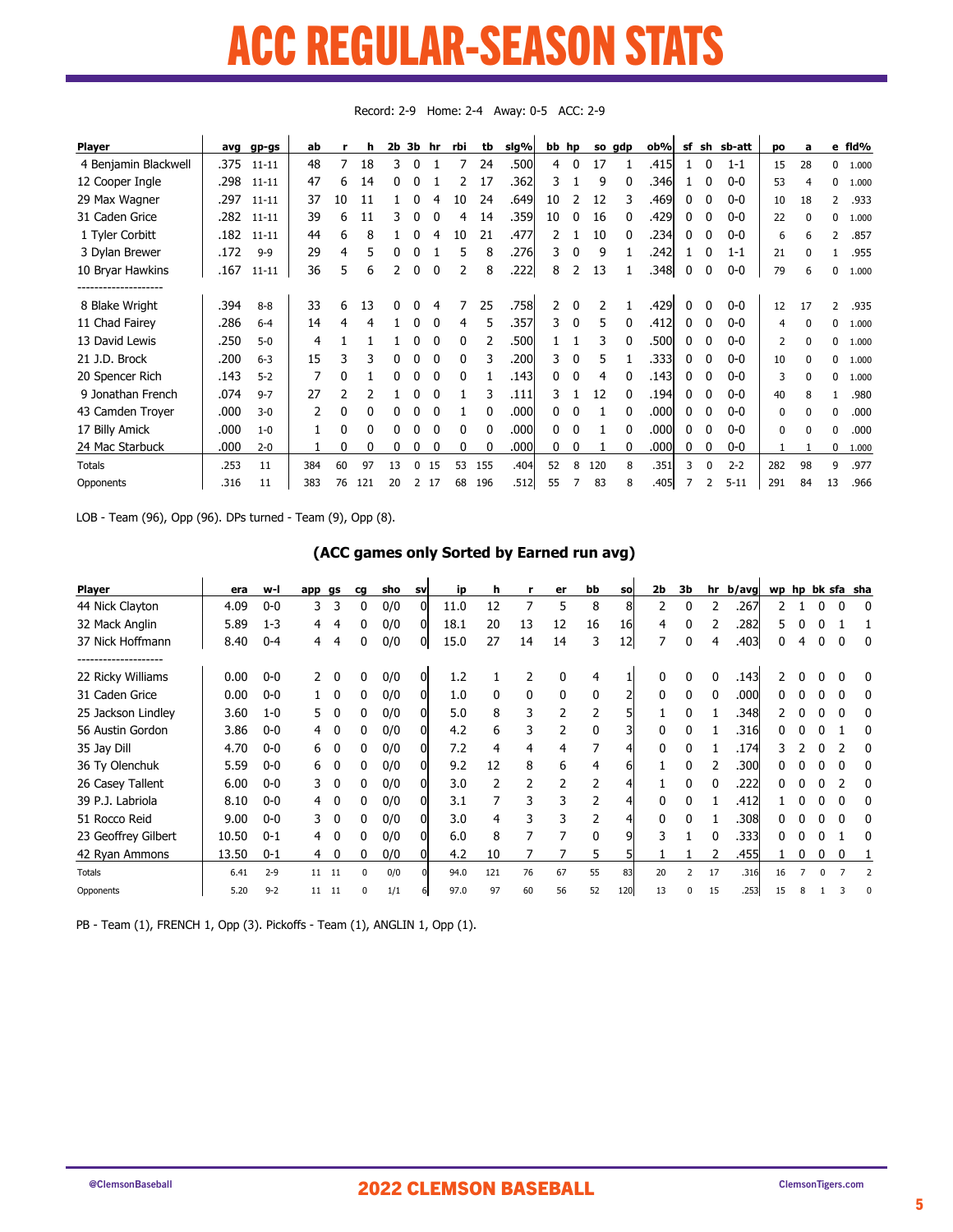## RESULTS

### 20-12 OVERALL, 2-9 ACC REGULAR SEASON, 15-7 HOME, 2-5 AWAY, 3-0 NEUTRAL, 13-8 DAY, 7-4 NIGHT, 4-0 ONE RUN, 1-0 EXTRA INNINGS, 3-7 TOP 25

| Date     | Opponent (Rank)              | W-L        | Score                   | Site           | <b>CU Rank</b> | <b>Clemson Pitcher</b> | Opp. Pitcher             | Time | CU R-H-E      | Opp. R-H-E Attendance |                |
|----------|------------------------------|------------|-------------------------|----------------|----------------|------------------------|--------------------------|------|---------------|-----------------------|----------------|
| $2 - 18$ | Indiana                      | W          | $9 - 0$                 | н              |                | $\bullet$ Anglin (1-0) | · Modugno (0-1)          | 3:09 | $9 - 9 - 0$   | $0 - 3 - 2$           | 5279           |
| $2 - 19$ | Indiana                      | W          | $19 - 4$                | н              |                | Gilbert (1-0)          | Bothwell (0-1)           | 4:16 | $19 - 13 - 1$ | $4 - 7 - 1$           | 5695           |
| $2 - 20$ | Indiana                      | $W^{(10)}$ | $5 - 4$                 | н              |                | Grice (1-0)            | Tucker $(0-1)$           | 4:15 | $5 - 7 - 1$   | $4 - 9 - 0$           | 4430           |
| $2 - 22$ | <b>College of Charleston</b> | W          | $2 - 1$                 | н              |                | Lindley (1-0)          | $\bullet$ Pooser $(1-1)$ | 2:46 | $2 - 5 - 0$   | $1 - 5 - 0$           | 3965           |
| $2 - 25$ | <b>Hartford</b>              | W          | $6 - 1$                 | н              |                | $\bullet$ Anglin (2-0) | · Blaisdell (0-1)        | 2:35 | $6 - 7 - 0$   | $1 - 5 - 1$           | 4636           |
| $2 - 26$ | Hartford <sup>(1)</sup>      | W          | $13 - 3$                | н              |                | Olenchuk (1-0)         | $\bullet$ Judenis (0-1)  | 3:25 | $13 - 15 - 0$ | $3 - 11 - 2$          |                |
| $2 - 26$ | Hartford <sup>(2)</sup>      | W          | $28 - 3$                | н              |                | · Hoffmann (1-0)       | • Nowak (0-1)            | 3:10 | $28 - 25 - 0$ | $3 - 7 - 5$           | 5190           |
| $3 - 1$  | <b>USC Upstate</b>           | W          | $8 - 5$                 | н              |                | Edmondson (1-0)        | Davis (1-2)              | 3:35 | $8 - 12 - 1$  | $5 - 10 - 0$          | 3851           |
| $3 - 4$  | South Carolina               | W          | $3 - 2$                 | $^{\wedge}$ A  |                | Edmondson (2-0)        | Gilreath (0-1)           | 3:08 | $3 - 8 - 1$   | $2 - 4 - 1$           | 8242           |
| $3 - 5$  | South Carolina               | W          | $10 - 2$                | N1             |                | • Hoffmann (2-0)       | $\bullet$ Hall (0-1)     | 3:21 | $10 - 10 - 2$ | $2 - 7 - 3$           | 9070           |
| $3 - 6$  | South Carolina               | W          | $5 - 2$                 | н              |                | Lindley (2-0)          | Hunter $(2-1)$           | 3:03 | $5 - 6 - 0$   | $2 - 10 - 3$          | 6636           |
| $3 - 9$  | Michigan State               | W          | $4 -$<br>$\overline{c}$ | $^{\wedge}$ N2 | 18             | Lindley (3-0)          | Dunning (1-2)            | 3:20 | $4 - 5 - 3$   | $2 - 6 - 3$           | 4383           |
| $3 - 11$ | Northeastern                 | W          | $9 - 6$                 | н              | 18             | • Anglin (3-0)         | • Schlittler (1-3)       | 3:02 | $9 - 9 - 2$   | $6 - 5 - 0$           | 3691           |
| $3-12$   | Northeastern                 | W          | $10 - 4$                | н              | 18             | • Hoffmann (3-0)       | • Keane (1-2)            | 2:52 | $10 - 15 - 0$ | $4 - 9 - 2$           | 4315           |
| $3 - 13$ | Northeastern                 | г          | $3 - 5$                 | н              | 18             | • Clayton (0-1)        | • Scotti (4-0)           | 2:58 | $3 - 7 - 3$   | $5 - 6 - 2$           | 3720           |
| $3 - 15$ | Georgia State                | L          | $1 - 6$                 | ^H             | 15             | $\bullet$ Barlow (0-1) | Treadway (3-0)           | 3:03 | $1 - 7 - 1$   | $6 - 8 - 0$           | 3819           |
| $3 - 18$ | * Miami (Fla.) (23)          | Г          | $4 - 11$                | ^H             | 15             | $\bullet$ Anglin (3-1) | · Palmquist (4-1)        | 3:29 | $4 - 8 - 2$   | $11 - 10 - 0$         | 3778           |
|          | * Miami (Fla.) (23)          | Г          | $1 - 4$                 | н              | 15             | • Hoffmann (3-1)       | $\bullet$ Ligon (3-1)    | 3:10 | $1 - 4 - 0$   | $4 - 9 - 2$           | 4404           |
| $3-19$   |                              | W          | $20 - 5$                | н              | 15             |                        |                          | 3:19 | $20 - 20 - 1$ | $5 - 7 - 3$           | 3863           |
| $3 - 20$ | * Miami (Fla.) (23)          |            | $\overline{7} - 16$     | ^H             | 20             | Lindley (4-0)          | • McFarlane (2-1)        |      |               |                       |                |
| $3 - 22$ | <b>Coastal Carolina</b>      | L          | $10 - 2$                |                |                | $\bullet$ Barlow (0-2) | Joyce (4-0)              | 3:38 | $7 - 10 - 2$  | $16 - 14 - 2$         | 3963           |
| $3 - 23$ | Winthrop                     | W          | $0 - 8$                 | ^H             | 20<br>20       | · Williams (1-0)       | Ohs (0-2)                | 3:03 | $10 - 12 - 0$ | $2 - 3 - 2$           | 3558<br>------ |
| $3 - 25$ | * Pittsburgh <sup>(1)</sup>  | L          |                         | Α              |                | $\bullet$ Anglin (3-2) | · Gilbertson (3-2)       | 2:41 | $0 - 6 - 2$   | $8 - 11 - 2$          |                |
| $3 - 25$ | * Pittsburgh <sup>(2)</sup>  | L          | $7 - 10$                | Α              | 20             | • Hoffmann (3-2)       | $\bullet$ Evans (3-1)    | 3:03 | $7 - 7 - 0$   | $10 - 17 - 0$         | 776            |
| $3 - 29$ | Winthrop                     | W          | $9 - 3$                 | $^{\wedge}$ A  |                | Olenchuk (2-0)         | Butcher (0-1)            | 2:58 | $9 - 9 - 1$   | $3 - 7 - 2$           | 1676           |
| $4 - 1$  | * NC State (22)              | W          | $14 - 3$                | $^{\wedge}$ H  |                | $\bullet$ Anglin (4-2) | · Willadsen (1-2)        | 3:24 | $14 - 16 - 0$ | $3 - 7 - 2$           | 4419           |
| $4 - 2$  | * NC State (22)              | Г          | $2 - 5$                 | ^H             |                | • Hoffmann (3-3)       | <b>Silver (3-0)</b>      | 2:59 | $2 - 7 - 1$   | $5 - 10 - 0$          | 4513           |
| $4 - 3$  | * NC State (22)              | г          | $7 - 9$                 | н              |                | Ammons (0-1)           | Lawson (2-1)             | 3:37 | $7 - 12 - 0$  | $9 - 15 - 1$          | 4296           |
| $4 - 5$  | Georgia (10)                 | W          | $4 - 3$                 | ^H             |                | $\bullet$ Barlow (1-2) | $\bullet$ Bearden (1-1)  | 2:53 | $4 - 6 - 0$   | $3 - 6 - 0$           | 4078           |
| $4 - 8$  | * Notre Dame (6)             | L          | $1 - 4$                 | Α              |                | $\bullet$ Anglin (4-3) | · Bertrand (5-0)         | 2:27 | $1 - 4 - 0$   | $4 - 8 - 2$           | 300            |
| 4-9      | * Notre Dame (6)             | L          | $1 - 8$                 | Α              |                | • Hoffmann (3-4)       | $\bullet$ Temple (3-0)   | 3:06 | $1 - 6 - 1$   | $8 - 13 - 1$          | 436            |
| $4 - 10$ | * Notre Dame (6)             | L          | $3 - 9$                 | Α              |                | Gilbert $(1-1)$        | Kimball (3-0)            | 3:17 | $3 - 7 - 2$   | $9 - 14 - 0$          | 883            |
| $4 - 12$ | <b>USC Upstate</b>           | W          | $11 - 2$                | $^{\wedge}$ N2 |                | Tallent (1-0)          | $\bullet$ Payne (0-1)    | 3:07 | $11 - 14 - 1$ | $2 - 6 - 0$           | 2369           |
| $4 - 15$ | * Wake Forest (23)           |            |                         | $^{\wedge}$ A  |                |                        |                          |      |               |                       |                |
| $4 - 16$ | * Wake Forest (23)           |            |                         | Α              |                |                        |                          |      |               |                       |                |
| $4 - 17$ | * Wake Forest (23)           |            |                         | Α              |                |                        |                          |      |               |                       |                |
| $4 - 19$ | Georgia                      |            | L.                      | $^{\wedge}$ A  |                |                        |                          |      |               |                       |                |
| $4 - 20$ | <b>East Tennessee State</b>  |            | ÷,                      | ^H             |                |                        |                          |      |               |                       |                |
| $4 - 22$ | * Florida State              |            |                         | ^H             |                |                        |                          |      |               |                       |                |
| $4 - 23$ | * Florida State              |            |                         | н              |                |                        |                          |      |               |                       |                |
| 4-24     | * Florida State              |            | ÷,                      | н              |                |                        |                          |      |               |                       |                |
| $4 - 26$ | Presbyterian                 |            | ÷,                      | ^H             |                |                        |                          |      |               |                       |                |
| $4 - 27$ | Wofford                      |            | L.                      | H              |                |                        |                          |      |               |                       |                |
| $4 - 29$ | * Louisville                 |            | J.                      | $^{\wedge}$ A  |                |                        |                          |      |               |                       |                |
| $4 - 30$ | * Louisville                 |            |                         | Α              |                |                        |                          |      |               |                       |                |
| $5 - 1$  | * Louisville                 |            |                         | Α              |                |                        |                          |      |               |                       |                |
| $5 - 6$  | * Georgia Tech               |            | L,                      | $^{\wedge}$ H  |                |                        |                          |      |               |                       |                |
| $5 - 7$  | * Georgia Tech               |            |                         | н              |                |                        |                          |      |               |                       |                |
| $5 - 8$  | * Georgia Tech               |            | ÷.                      | н              |                |                        |                          |      |               |                       |                |
| $5 - 10$ | College of Charleston        |            | i,                      | $^{\wedge}$ N1 |                |                        |                          |      |               |                       |                |
| $5 - 13$ | * Virginia                   |            | ä,                      | $^{\wedge}$ A  |                |                        |                          |      |               |                       |                |
| $5 - 14$ | * Virginia                   |            |                         | Α              |                |                        |                          |      |               |                       |                |
| $5 - 15$ | * Virginia                   |            |                         | Α              |                |                        |                          |      |               |                       |                |
| $5 - 17$ | Coastal Carolina             |            | ÷,                      | $^{\wedge}$ A  |                |                        |                          |      |               |                       |                |
| $5 - 19$ | * Boston College             |            | ä,                      | ^H             |                |                        |                          |      |               |                       |                |
| $5 - 20$ | * Boston College             |            |                         | н              |                |                        |                          |      |               |                       |                |
| $5-21$   | * Boston College             |            |                         | н              |                |                        |                          |      |               |                       |                |

5-21 \*Boston College<br>\* - ACC regular-season game; ^ - night game; • - decision came in a starting role; N1 - Columbia, S.C. (Segra Park); N2 - Greenville, S.C.; Note: Pitchers in ALL CAPS denotes a complete game; bold deno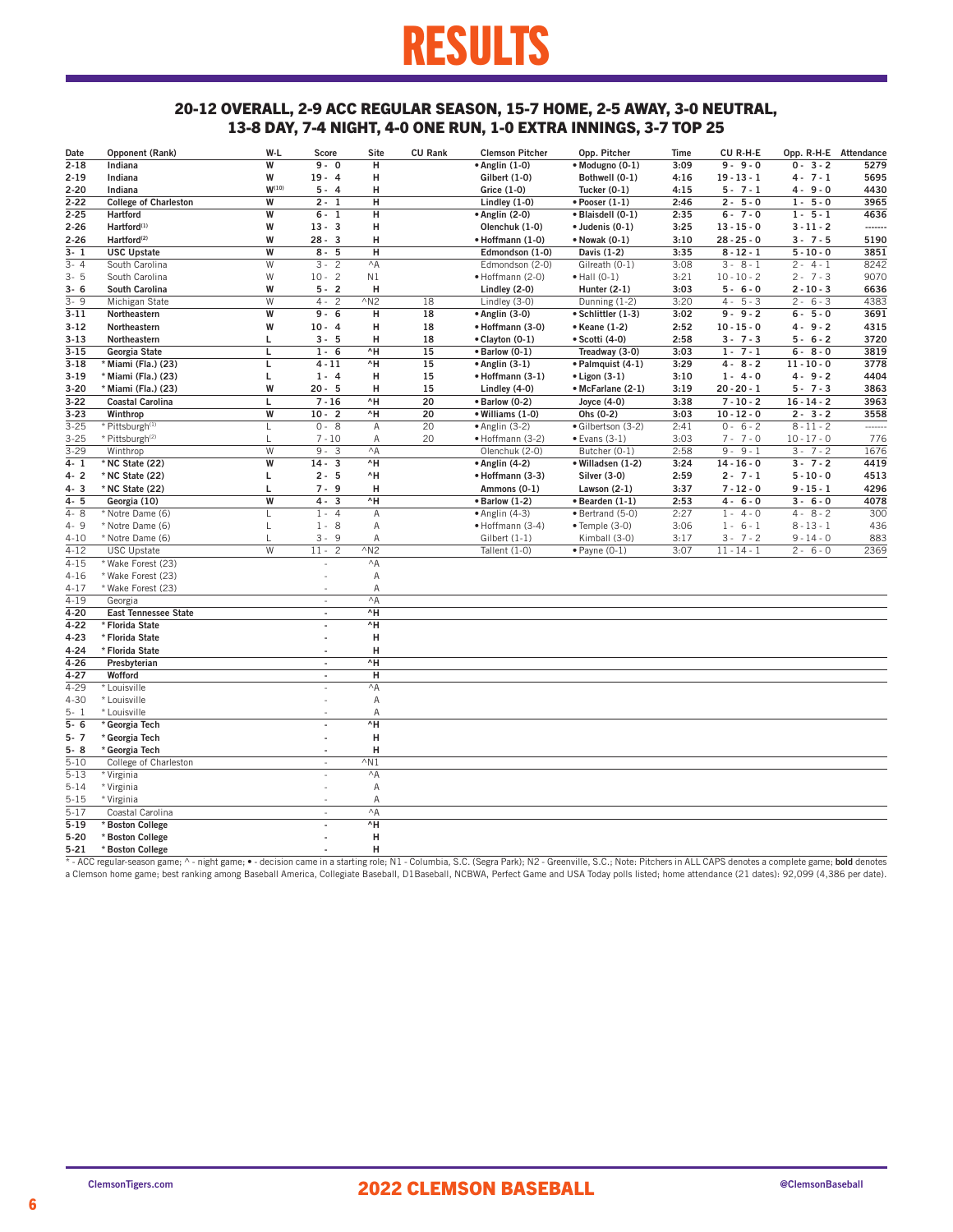## TEAM GAME-BY-GAME BATTING <u> Tanzania (h. 1888).</u>

| Date              | Opponent                  | ab   |          | h              | rbi            | 2b | 3b           | hr             | tb  |     | bb ibb | sb | CS | hbp sac |                | sf | gdp | k   | po  | а   | е  | lob            | avg  |
|-------------------|---------------------------|------|----------|----------------|----------------|----|--------------|----------------|-----|-----|--------|----|----|---------|----------------|----|-----|-----|-----|-----|----|----------------|------|
| Feb 18            | <b>INDIANA</b>            | 32   | 9        | 9              | $\overline{7}$ | 0  | $\mathbf{0}$ | 1              | 12  | 8   | 0      | 0  | 0  |         |                | 1  | 1   | 17  | 27  | 9   | 0  | 10             | .281 |
| Feb 19            | <b>INDIANA</b>            | 37   | 19       | 13             | 17             | 2  | 0            | 1              | 18  | 16  | 0      | 0  | 0  | 6       |                | 0  | 0   | 16  | 27  | 11  |    | 17             | .319 |
| Feb 20            | <b>INDIANA</b>            | 33   | 5        | 7              | 5              | 1  | 0            | 1              | 11  | 12  | 0      | 0  | 0  | 1       | 0              | 2  | 0   | 8   | 30  | 10  |    | 14             | .284 |
| Feb 22            | <b>COLL. OF CHARLESTO</b> | 29   | 2        | 5              | 2              | 0  | 0            | 1              | 8   | 2   | 0      | 0  | 0  | 0       | 0              | 0  | 0   | 13  | 27  | 8   | 0  | 5              | .260 |
| Feb 25            | <b>HARTFORD</b>           | 30   | 6        | 7              | 5              | 2  | 0            | 2              | 15  | 5   | 0      |    | 0  | 0       | 0              |    | 0   | 4   | 27  | 9   | 0  | 6              | .255 |
| Feb 26            | <b>HARTFORD</b>           | 35   | 13       | 15             | 13             | 2  | 0            | 1              | 20  | 10  | 0      | 0  | 0  | 4       | 0              | 2  | 1   | 5   | 27  | 11  | 0  | 15             | .286 |
| Feb 26            | <b>HARTFORD</b>           | 52   | 28       | 25             | 25             | 6  |              | 2              | 39  | 8   | 0      | 0  | 0  | 0       | 0              |    | 0   | 5   | 27  | 6   | 0  | 9              | .327 |
| Mar 01            | <b>USC UPSTATE</b>        | 35   | 8        | 12             | 8              | 2  | 0            | 3              | 23  | 5   | 0      |    | 0  | 1       | 0              | 0  | 0   | 11  | 27  | 12  |    | 9              | .329 |
| Mar <sub>04</sub> | at South Carolina         | 35   | 3        | 8              | 3              | 2  | 0            | 1              | 13  | 6   | 3      |    | 0  | 0       |                | 0  | 0   | 16  | 27  | 9   | 1  | 12             | .318 |
| Mar 05            | vs South Carolina         | 33   | 10       | 10             | 7              |    | 0            | 0              | 11  | 9   |        |    | 0  | 1       | 0              | 1  | 0   | 9   | 27  | 15  | 2  | 10             | .316 |
| Mar 06            | SOUTH CAROLINA            | 28   | 5        | 6              | 5              |    | 0            | 1              | 10  | 4   | 0      |    | 0  | 2       | 2              | 0  | 2   | 8   | 27  | 10  | 0  | $\overline{7}$ | .309 |
| Mar <sub>09</sub> | vs Michigan State         | 33   | 4        | 5              | 2              | 2  | 0            | 0              | 7   | 3   | 0      | 0  | 0  | 3       |                | 0  | 0   | 13  | 27  | 13  | 3  | 9              | .296 |
| Mar 11            | <b>NORTHEASTERN</b>       | 31   | 9        | 9              | 8              | 1  | 0            | 2              | 16  | 6   | 0      | 5  | 0  | 1       | 0              | 1  | 0   | 6   | 27  | 10  | 2  | 6              | .296 |
| Mar 12            | <b>NORTHEASTERN</b>       | 40   | 10       | 15             | 10             | 4  | 0            | $\overline{2}$ | 25  | 4   | 0      | 0  | 0  | 1       |                | 0  | 0   | 10  | 27  | 10  | 0  | 12             | .302 |
| Mar 13            | <b>NORTHEASTERN</b>       | 34   | 3        | $\overline{7}$ | 3              | 0  | 0            | 2              | 13  | 0   | 0      | 0  | 0  | 0       | 0              |    | 0   | 12  | 27  | 15  | 3  | 5              | .296 |
| Mar 15            | <b>GEORGIA STATE</b>      | 33   |          | 7              |                |    | 0            | 0              | 8   | 2   | 0      | 0  | 0  | 3       | 0              | 0  | 1   | 14  | 27  | 10  |    | 10             | .291 |
| *Mar 18           | MIAMI (FLA.)              | 34   |          | 8              | 4              |    | 0            | 2              | 15  | 6   | 0      | 0  | 0  | 0       | 0              | 0  | 1   | 16  | 27  | 9   | 2  | 9              | .288 |
| *Mar 19           | MIAMI (FLA.)              | 32   |          | 4              | 0              | 0  | 0            | 0              | 4   | 4   |        |    | 0  | 1       | 0              | 0  | 0   | 8   | 27  | 8   | 0  | 9              | .279 |
| *Mar 20           | MIAMI (FLA.)              | 44   | 20       | 20             | 17             | 2  | $\mathbf{0}$ | 5              | 37  | 7   | 0      | 0  | 0  | 0       | 0              | 0  | 0   | 6   | 27  | 11  | 1  | $\overline{7}$ | .291 |
| <b>Mar 22</b>     | COASTAL CAROLINA          | 38   | 7        | 10             | 7              |    | 0            | 5              | 26  | 5   | 0      | 0  | 0  | 0       | 0              | 0  |     | 14  | 27  | 9   | 2  | 9              | .289 |
| Mar 23            | <b>WINTHROP</b>           | 36   | 10       | 12             | 9              | 4  | 0            | 0              | 16  | 9   | 0      | 0  | 0  | 1       | 0              | 0  | 1   | 9   | 27  | 11  | 0  | 12             | .292 |
| *Mar 25           | at Pittsburgh             | 33   | $\Omega$ | 6              | 0              | 2  | 0            | 0              | 8   | 1   | 0      | 0  | 0  | 0       | 0              | 0  | 1   | 13  | 24  | 9   | 2  | $\overline{7}$ | 287  |
| *Mar 25           | at Pittsburgh             | 32   |          | 7              | 7              | 2  | 0            | 3              | 18  | 4   | 0      | 0  | 0  |         | 0              | 0  | 1   | 18  | 24  | 9   | 0  | 3              | .284 |
| Mar 29            | at Winthrop               | 37   | 9        | 9              | $\overline{7}$ | 2  | 1            | 2              | 19  | 6   | 0      | 3  | 0  | 1       | 0              | 1  | 1   | 8   | 27  | 7   | 1  | 9              | .282 |
| *Apr 01           | <b>NC STATE</b>           | 39   | 14       | 16             | 13             |    | 0            | 0              | 17  | 11  | 0      | 0  | 0  | 2       | 0              | 2  | 0   | 10  | 27  | 5   | 0  | 16             | .288 |
| *Apr 02           | <b>NC STATE</b>           | 34   | 2        | 7              | 2              |    | 0            | 1              | 11  | 3   | 0      | 0  | 0  |         | 0              | 0  | 0   | 12  | 27  | 9   |    | 9              | .285 |
| *Apr 03           | <b>NC STATE</b>           | 38   |          | 12             | 6              | 2  | 0            | 1              | 17  | 6   | 0      | Ŋ  | 0  |         | 0              | 0  | 2   | 9   | 27  | 7   | 0  | 11             | .286 |
| Apr 05            | <b>GEORGIA</b>            | 27   |          | 6              | 4              |    | 0            | 3              | 16  | 4   |        |    | 0  |         | 0              |    | 2   | 7   | 27  | 10  | 0  | 5              | .284 |
| *Apr 08           | at Notre Dame             | 33   |          | 4              | 0              | 0  | 0            | 0              | 4   | 3   | 0      |    | 0  | 1       | 0              | 0  | 1   | 8   | 24  | 16  | 0  | 9              | .279 |
| *Apr 09           | at Notre Dame             | 33   |          | 6              |                | 1  | 0            | 0              | 7   | 3   | 0      | 0  | 0  | 1       | 0              | 1  | 0   | 13  | 24  | 11  | 1  | 10             | .276 |
| *Apr 10           | at Notre Dame             | 32   | 3        | 7              | 3              |    | 0            | 3              | 17  | 4   | 0      | 0  | 0  | 0       | 0              | 0  | 2   | 7   | 24  | 4   | 2  | 6              | .274 |
| Apr 12            | vs USC Upstate            | 39   | 11       | 14             | 9              | 2  |              | 0              | 18  | 5   | 0      |    |    | 0       | 0              |    | 0   | 11  | 27  | 12  |    |                | .277 |
| Totals            |                           | 1111 | 236      | 308            | 210            | 50 | 3            | 45             | 499 | 181 | 6      | 17 | 1  | 35      | $\overline{7}$ | 16 | 18  | 336 | 852 | 315 | 28 | 294            | 277  |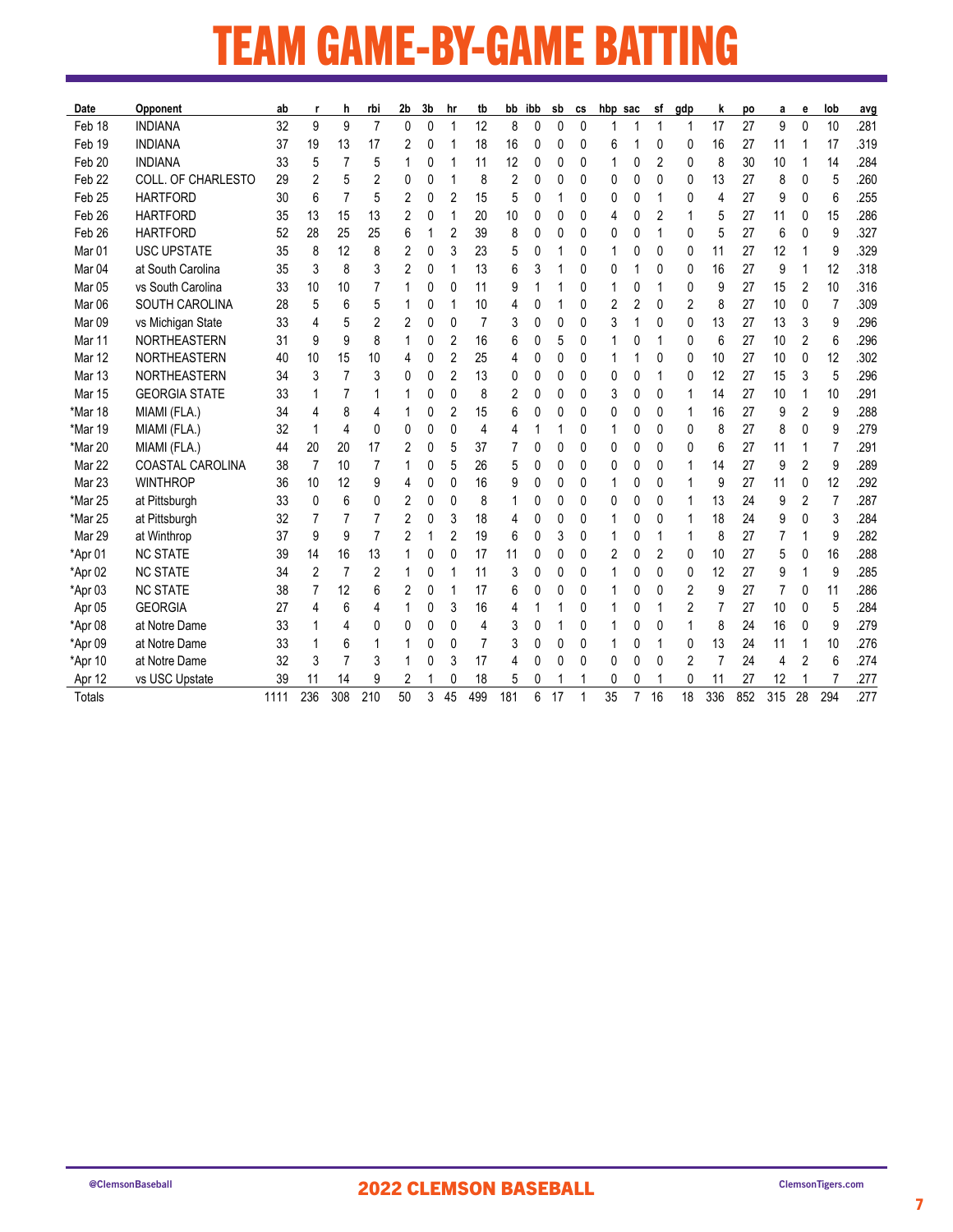## TEAM GAME-BY-GAME PITCHING

| Date              | Opponent                | ip    | h              | r              | er             | bb          | SO. | 2 <sub>b</sub> | 3 <sub>b</sub> | hr           | wp | bk           | hbp | dp             | ibb | score    | w-l       | SV             | era  |
|-------------------|-------------------------|-------|----------------|----------------|----------------|-------------|-----|----------------|----------------|--------------|----|--------------|-----|----------------|-----|----------|-----------|----------------|------|
| Feb 18            | <b>INDIANA</b>          | 9.0   | 3              | $\mathbf{0}$   | 0              | 3           | 12  | $\mathbf{0}$   | 0              | $\mathbf{0}$ | 0  | 0            | 1   | $\mathbf{1}$   | 0   | $9 - 0$  | $1-0$     | $\mathbf{0}$   | 0.00 |
| Feb 19            | <b>INDIANA</b>          | 9.0   | 7              | 4              | 4              | 4           | 10  | 2              | 0              | 2            | 2  | 0            |     | 0              | 0   | $19 - 4$ | $2 - 0$   | 0              | 2.00 |
| Feb 20            | <b>INDIANA</b>          | 10.0  | 9              | 4              | 4              | 9           | 9   | 2              | 0              | 1            | 0  | 0            |     | 0              | 0   | $5 - 4$  | $3-0$     | 0              | 2.57 |
| Feb <sub>22</sub> | COLL. OF CHARLESTO      | 9.0   | 5              |                |                | 5           | 17  | 0              | 0              | $\mathbf{0}$ | 0  | 0            |     | 0              | 0   | $2 - 1$  | $4-0$     | 1              | 2.19 |
| Feb <sub>25</sub> | <b>HARTFORD</b>         | 9.0   | 5              |                |                | 5           | 13  | 0              | 0              | 0            | 0  | 0            | 0   | 1              | 0   | $6 - 1$  | $5-0$     | 1              | 1.96 |
| Feb <sub>26</sub> | <b>HARTFORD</b>         | 9.0   | 11             | 3              | 3              | $\mathbf 1$ | 10  | 2              | 0              | 0            | 3  | 0            | 0   | $\overline{2}$ | 0   | $13-3$   | $6-0$     | 1              | 2.13 |
| Feb 26            | <b>HARTFORD</b>         | 9.0   | $\overline{7}$ | 3              | 3              | 1           | 17  | 0              | 0              |              | 0  | 0            | 0   | $\mathbf{0}$   | 0   | $28-3$   | $7-0$     | 1              | 2.25 |
| Mar <sub>01</sub> | <b>USC UPSTATE</b>      | 9.0   | 10             | 5              | 5              | 5           | 10  | 2              | 0              | $\mathbf{0}$ | 2  | 0            | 2   | 1              | 0   | $8 - 5$  | $8-0$     | $\overline{2}$ | 2.59 |
| Mar <sub>04</sub> | at South Carolina       | 9.0   | 4              | 2              | 2              | 4           | 11  | 1              | 0              | 1            | 2  | 0            | 3   | 0              | 0   | $3-2$    | $9 - 0$   | 3              | 2.52 |
| Mar <sub>05</sub> | vs South Carolina       | 9.0   | 7              | 2              | 1              | 1           | 5   | 0              | 0              | 0            |    | 0            | 0   | 2              | 0   | $10 - 2$ | $10 - 0$  | 3              | 2.37 |
| Mar <sub>06</sub> | SOUTH CAROLINA          | 9.0   | 10             | 2              | 2              | 3           | 8   | 2              | 0              | 0            | 0  | 0            | 0   | 1              | 0   | $5 - 2$  | $11-0$    | 4              | 2.34 |
| Mar 09            | vs Michigan State       | 9.0   | 6              | $\overline{c}$ |                | 5           | 7   | 1              | 0              | 0            | 0  | 0            | 0   | 1              | 0   | $4 - 2$  | $12 - 0$  | 5              | 2.23 |
| Mar 11            | <b>NORTHEASTERN</b>     | 9.0   | 5              | 6              | 4              | 6           | 4   | 2              | 0              | 0            | 0  | 0            | 2   | $\overline{2}$ | 0   | $9-6$    | $13-0$    | 5              | 2.36 |
| Mar 12            | <b>NORTHEASTERN</b>     | 9.0   | 9              | 4              | 4              | 2           | 5   | 2              | 0              | 1            | 0  | 0            | 0   | 1              | 0   | $10 - 4$ | $14-0$    | 5              | 2.48 |
| Mar <sub>13</sub> | <b>NORTHEASTERN</b>     | 9.0   | 6              | 5              | 3              | 1           | 7   | 0              | 0              | 0            |    | 0            | 4   | 0              | 0   | $3-5$    | $14-1$    | 5              | 2.51 |
| <b>Mar 15</b>     | <b>GEORGIA STATE</b>    | 9.0   | 8              | 6              | 6              | 2           | 12  | 0              | 0              | 3            |    | 0            | 2   | 1              | 0   | $1-6$    | $14-2$    | 5              | 2.73 |
| *Mar 18           | MIAMI (FLA.)            | 9.0   | 10             | 11             | 8              | 9           | 9   | 2              | 0              | 0            | 1  | 0            | 0   | 0              | 0   | 4-11     | $14-3$    | 5              | 3.04 |
| *Mar 19           | MIAMI (FLA.)            | 9.0   | 9              | 4              | 4              | 2           | 11  | 0              | 0              | 1            | 2  | 0            | 2   | 1              | 1   | $1 - 4$  | $14 - 4$  | 5              | 3.09 |
| *Mar 20           | MIAMI (FLA.)            | 9.0   | 7              | 5              | 4              | 4           | 5   | 0              | 0              | 1            |    | 0            |     | $\overline{2}$ | 0   | $20 - 5$ | $15 - 4$  | 5              | 3.14 |
| Mar 22            | <b>COASTAL CAROLINA</b> | 9.0   | 14             | 16             | 15             | 7           | 10  | 2              | 0              | 2            | 2  | 0            | 3   | 0              | 0   | $7 - 16$ | $15 - 5$  | 5              | 3.73 |
| Mar 23            | <b>WINTHROP</b>         | 9.0   | 3              | $\overline{2}$ | $\overline{2}$ | 2           | 7   |                | 0              | 1            | 1  | 0            | 3   | $\Omega$       | 0   | $10 - 2$ | $16 - 5$  | 5              | 3.65 |
| *Mar 25           | at Pittsburgh           | 8.0   | 11             | 8              | 6              | 6           | 3   | 3              | 0              | 2            | 3  | 0            | 0   | 0              | 0   | $0 - 8$  | $16 - 6$  | 5              | 3.77 |
| *Mar 25           | at Pittsburgh           | 8.0   | 17             | 10             | 10             | 4           | 7   | 3              | 2              | 3            | 0  | 0            | 1   | 1              | 0   | $7 - 10$ | $16 - 7$  | 5              | 4.06 |
| Mar 29            | at Winthrop             | 9.0   | $\overline{7}$ | 3              | 2              | 4           | 13  |                | 0              | 1            |    | 0            | 0   | 1              | 0   | $9 - 3$  | $17 - 7$  | 5              | 3.98 |
| *Apr 01           | <b>NC STATE</b>         | 9.0   | $\overline{7}$ | 3              | 3              | 7           | 13  | 0              | 0              | 2            | 3  | 0            | 0   | 0              | 0   | $14-3$   | $18 - 7$  | 5              | 3.94 |
| *Apr 02           | <b>NC STATE</b>         | 9.0   | 10             | 5              | 5              | 3           | 9   | 5              | 0              | $\mathbf{0}$ | 0  | 0            |     | 2              | 0   | $2 - 5$  | $18 - 8$  | 5              | 3.98 |
| *Apr 03           | <b>NC STATE</b>         | 9.0   | 15             | 9              | 9              | 6           | 9   | 3              | 0              | 2            | 3  | 0            |     | $\Omega$       | 1   | $7-9$    | $18-9$    | 5              | 4.17 |
| Apr 05            | <b>GEORGIA</b>          | 9.0   | 6              | 3              | 3              | 2           | 8   | 2              | 0              | 2            | 0  | 0            | 0   | 1              | 0   | $4-3$    | $19-9$    | 6              | 4.12 |
| *Apr 08           | at Notre Dame           | 8.0   | 8              | 4              | 3              | 4           | 5   | 1              | 0              | 0            | 2  | 0            | 0   | 1              | 0   | $1 - 4$  | 19-10     | 6              | 4.10 |
| *Apr 09           | at Notre Dame           | 8.0   | 13             | 8              | 8              | 3           | 5   | 0              | 0              | 4            | 0  | 0            |     |                | 0   | $1 - 8$  | 19-11     | 6              | 4.25 |
| *Apr 10           | at Notre Dame           | 8.0   | 14             | 9              |                |             | 7   | 3              | 0              | 2            | 1  | 0            | 0   | 1              | 0   | $3-9$    | 19-12     | 6              | 4.35 |
| Apr 12            | vs USC Upstate          | 9.0   | 6              | $\overline{2}$ |                |             | 10  |                | 0              | 0            | 0  | 0            | 3   |                | 0   | $11 - 2$ | $20 - 12$ | 6              | 4.25 |
| <b>Totals</b>     |                         | 284.0 | 269            | 152            | 134            | 128         | 288 | 43             | 2              | 32           | 32 | $\mathbf{0}$ | 33  | 25             | 2   | 236-152  | $20 - 12$ | 6              | 4.25 |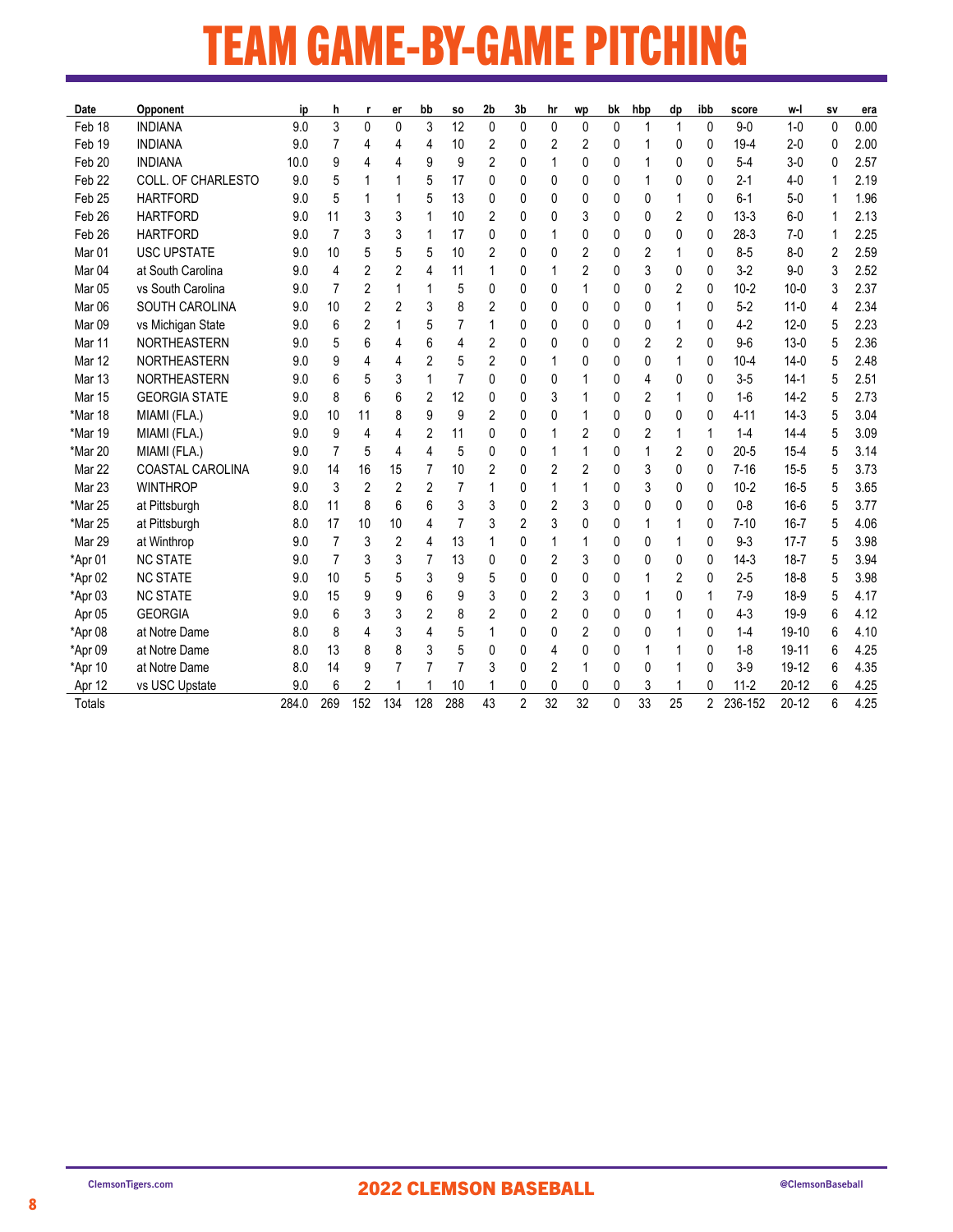# INDIVIDUAL GAME-BY-GAME BATTING

|                     |                                                                                                                                       | AMICK                    | BLACKWELL                      | <b>BREWER</b>            | <b>BROCK</b>                  | CORBITT                        | <b>FAIREY</b>                        | <b>FRENCH</b>                  | <b>GRICE</b>             | <b>HAWKINS</b>                 | INGLE                          | <b>RICH</b>              | <b>TROYER</b>                 | <b>WAGNER</b>            | WRIGHT           |
|---------------------|---------------------------------------------------------------------------------------------------------------------------------------|--------------------------|--------------------------------|--------------------------|-------------------------------|--------------------------------|--------------------------------------|--------------------------------|--------------------------|--------------------------------|--------------------------------|--------------------------|-------------------------------|--------------------------|------------------|
| Date                | Opponent                                                                                                                              |                          | AB-R-H-RBI AB-R-H-RBI          | AB-R-H-RBI               | AB-R-H-RBI                    | AB-R-H-RBI                     | AB-R-H-RBI                           | AB-R-H-RBI                     | AB-R-H-RBI               | AB-R-H-RBI                     | AB-R-H-RBI                     | AB-R-H-RBI               | AB-R-H-RBI                    | AB-R-H-RBI               | AB-R-H-RBI       |
| $2 - 18$            | Indiana                                                                                                                               |                          | $-2 - 1 - 1 - 2$               | $-4-1-1-0$               | $-2 - 1 - 0 - 0$              | $1 - 0 - 0 - 0$                | $-3 - 1 - 1 - 1$                     | $-3-1-0-0$                     | $-5 - 3 - 3 - 0$         | $-5 - 0 - 0 - 0$               | $-4-1-2-2$                     | ----------               |                               | $0 - 0 - 0 - 1$          | $-3 - 0 - 1 - 1$ |
| 2-19                | Indiana                                                                                                                               | $3 - 0 - 0 - 0$          | $-2-3-1-1$                     | $-4-2-1-3$               | $-1 - 1 - 0 - 0$              | $-3-2-1-0$                     | $-3-2-1-0$                           | ----------                     | $-4-0-1-3$               | $-3-0-2-2$                     | $-3-2-2-3$                     | $2 - 1 - 1 - 0$          | $0 - 1 - 0 - 1$               | $2 - 2 - 1 - 2$          | $-4-1-0-0$       |
| $2 - 20$            | Indiana                                                                                                                               | $-3 - 0 - 0 - 0$         | $-3-1-1-0$                     | $-6 - 1 - 2 - 0$         | $0 - 0 - 0 - 0$               | $1 - 0 - 1 - 1$                | $•1 - 0 - 0 - 0$                     | ----------                     | $-3-1-2-3$               | $-3-1-0-1$                     | $-5 - 1 - 1 - 0$               | $0 - 0 - 0 - 0$          | ----------                    | $-3 - 0 - 0 - 0$         | $-5 - 0 - 0 - 0$ |
| $2 - 22$            | <b>College of Charleston</b>                                                                                                          | $-3 - 0 - 0 - 0$         | $-3 - 0 - 0 - 0$               | $-4 - 0 - 0 - 0$         |                               | $-3 - 0 - 0 - 0$               | $-3 - 0 - 0 - 0$                     | $-3-0-1-0$                     | $-2-1-1-2$               | $-4-1-0-0$                     | $-4 - 0 - 3 - 0$               | ----------               | ----------                    | $0 - 0 - 0 - 0$          | $0 - 0 - 0 - 0$  |
| $2 - 25$            | Hartford                                                                                                                              | ----------               | $-4 - 0 - 0 - 0$               | $-3 - 0 - 0 - 0$         | $-3-1-1-0$                    | $-4 - 2 - 2 - 1$               | $-3 - 0 - 0 - 0$                     | $-3-1-1-0$                     | $-3-1-1-2$               | $-2-1-1-2$                     | $-4 - 0 - 1 - 0$               | ----------               | ----------                    | $1 - 0 - 0 - 0$          |                  |
| $2 - 26$            | Hartford <sup>(1)</sup>                                                                                                               | ----------               | $•1 - 0 - 0 - 1$               | $-4 - 0 - 1 - 1$         | $1 - 0 - 1 - 0$               | $-3-1-2-1$                     | $-5 - 2 - 3 - 5$                     | ----------                     | $-4-2-0-0$               | $-3-2-2-3$                     | $-2 - 4 - 1 - 0$               | $1 - 0 - 0 - 0$          | $1 - 0 - 0 - 0$               | $-4-1-3-1$               | $-4-1-1-0$       |
| 2-26                | Hartford <sup>(2)</sup>                                                                                                               | $2 - 1 - 2 - 0$          | $-4-3-3-4$                     | $-5 - 2 - 3 - 1$         | ----------                    | $-3-2-1-1$                     | $-2 - 1 - 1 - 0$                     | $-5-2-1-1$                     | $-5-3-2-0$               | $-5-2-3-4$                     | $-5-4-3-6$                     | $2 - 0 - 0 - 0$          | $2 - 1 - 1 - 2$               | $-6 - 4 - 4 - 5$         | $2 - 1 - 0 - 0$  |
| $3 - 1$             | <b>USC Upstate</b>                                                                                                                    | ----------               | $-2 - 2 - 1 - 0$               | $-4-1-1-2$               | ----------                    | $-5-1-2-0$                     | $-3 - 0 - 0 - 0$                     | $-4-1-2-1$                     | $-4-1-1-1$               | $-5-1-2-3$                     | $-5-1-2-1$                     | ----------               | ----------                    | $-3 - 0 - 1 - 0$         | $0 - 0 - 0 - 0$  |
| $3 - 4$             | South Carolina                                                                                                                        | ----------               | $-4-1-1-0$                     | $-5 - 1 - 0 - 0$         | ----------                    | $-4 - 0 - 2 - 0$               | $-3 - 0 - 0 - 0$                     | $-4-1-1-1$                     | $-5-0-1-0$               | $-4 - 0 - 2 - 1$               | $•1 - 0 - 1 - 1$               | ----------               | ----------                    | $-5 - 0 - 0 - 0$         | $0 - 0 - 0 - 0$  |
| $3 - 5$             | # South Carolina                                                                                                                      | ----------               | $•1 - 0 - 1 - 2$               | $-3 - 0 - 0 - 1$         | ----------                    | $-4-1-1-0$                     | $-4-2-1-2$                           | $-4-0-1-1$                     | $-5-1-0-0$               | $-4-2-2-0$                     | $-4-2-2-0$                     | ----------               | -----------                   | $-4-2-2-1$               | ---------        |
| 3- 6                | South Carolina                                                                                                                        | ----------<br>---------- | $•1 - 0 - 0 - 1$               | $-3-0-2-2$               | ----------                    | $-4 - 0 - 0 - 0$               | $-3 - 0 - 1 - 0$<br>$-2 - 0 - 0 - 0$ | $-3-1-1-1$                     | $-4 - 0 - 0 - 0$         | $-4-1-1-0$<br>$-4 - 0 - 0 - 0$ | $-4-1-1-1$<br>$-4 - 0 - 1 - 0$ | ----------<br>---------- | ----------                    | $-2 - 2 - 0 - 0$         | <br>---------    |
| $3 - 9$<br>$3 - 11$ | ^ Michigan State                                                                                                                      | ----------               | $-4-1-1-0$<br>$-2 - 1 - 0 - 0$ | $-3-1-0-0$<br>$-5-2-3-1$ | $0 - 0 - 0 - 0$<br>---------- | $-5 - 1 - 1 - 0$<br>$-4-1-1-1$ | $-3 - 0 - 0 - 0$                     | $-4 - 0 - 0 - 0$<br>$-3-2-1-1$ | $-4-1-1-1$<br>$-3-1-1-0$ | $-4 - 0 - 0 - 1$               | $-3-1-1-2$                     |                          | $1 - 0 - 0 - 0$<br>---------- | $-2-0-1-1$<br>$-4-1-2-2$ | ----------       |
| $3-12$              | Northeastern<br>Northeastern                                                                                                          | $1 - 0 - 0 - 0$          | $-4 - 0 - 3 - 0$               | $-6 - 1 - 1 - 1$         | $0 - 0 - 0 - 0$               | $-4 - 0 - 1 - 1$               | $-4-0-2-1$                           | $-4 - 2 - 2 - 4$               | $-5 - 1 - 1 - 1$         | $-5-2-1-0$                     | $-5-2-3-2$                     | ----------<br>---------- | ----------                    | $-2-2-1-0$               | ---------        |
| $3 - 13$            | Northeastern                                                                                                                          | ----------               | $-3 - 0 - 0 - 0$               | $-4 - 0 - 0 - 0$         | ----------                    | $-4-1-4-0$                     | $-4 - 0 - 0 - 0$                     | $-4-1-1-1$                     | $-4 - 0 - 0 - 0$         | $-4 - 0 - 0 - 0$               | $-3 - 0 - 0 - 1$               | -----------              | ----------                    | $-4-1-2-1$               | ---------        |
| $3 - 15$            | Georgia State                                                                                                                         | ----------               | $-2 - 0 - 0 - 0$               | $-5 - 0 - 0 - 0$         | ----------                    | $-5 - 1 - 1 - 0$               | ----------                           | $-3-0-1-0$                     | $-4 - 0 - 1 - 0$         | $-4 - 0 - 2 - 1$               | $-3 - 0 - 1 - 0$               | ----------               | ----------                    | $-4 - 0 - 0 - 0$         | ---------        |
| $3-18$              | Miami (Fla.)                                                                                                                          | $1 - 0 - 0 - 0$          | $-4-1-2-0$                     | $-2 - 0 - 0 - 0$         | $1 - 1 - 1 - 0$               | $-3-0-0-0$                     | $1 - 0 - 0 - 0$                      | $-3-0-0-0$                     | $-3-0-1-0$               | $-3-0-1-0$                     | $-5 - 0 - 1 - 0$               | $1 - 0 - 0 - 0$          | $1 - 0 - 0 - 1$               | $-2 - 0 - 0 - 1$         | $-3-2-2-2$       |
| $3-19$              | Miami (Fla.)                                                                                                                          | ----------               | $-4 - 0 - 0 - 0$               | $-3-0-1-0$               | $-4 - 0 - 0 - 0$              | $-4 - 0 - 1 - 0$               | ----------                           | ----------                     | $•2 - 0 - 0 - 0$         | $-3-0-0-0$                     | $-4 - 0 - 1 - 0$               | ----------               | ----------                    | $-4-1-1-0$               | $-4 - 0 - 0 - 0$ |
| $3 - 20$            | Miami (Fla.)                                                                                                                          | ----------               | $-6 - 2 - 4 - 5$               | $-4-3-2-3$               | $-4-2-2-0$                    | $•6 - 2 - 2 - 4$               | ----------                           | $-3-2-1-0$                     | $-6 - 2 - 2 - 1$         | $-4-1-1-0$                     | $-5 - 2 - 2 - 0$               | ----------               | $0 - 0 - 0 - 0$               | $-5-3-3-4$               | ---------        |
| $3 - 22$            | <b>Coastal Carolina</b>                                                                                                               | ----------               | $-4-1-2-2$                     | $-5 - 2 - 2 - 3$         | $-3 - 0 - 0 - 0$              | $-5 - 0 - 0 - 0$               | ----------                           | ----------                     | $-5 - 0 - 0 - 0$         | $-4-0-1-0$                     | $-5 - 1 - 2 - 1$               | ----------               | $-3-1-0-0$                    | $-4 - 2 - 3 - 1$         |                  |
| $3 - 23$            | Winthrop                                                                                                                              | ----------               | $-4-2-1-1$                     | $• 5 - 0 - 1 - 1$        | $-3-1-1-0$                    | $-4-3-3-2$                     | $1 - 0 - 1 - 0$                      | $-5 - 1 - 1 - 0$               | $-5-1-1-0$               | $-3-0-1-2$                     | $•1 - 2 - 1 - 2$               | ----------               | $1 - 0 - 0 - 0$               | $-4 - 0 - 1 - 1$         | $0 - 0 - 0 - 0$  |
| $3 - 25$            | Pittsburgh <sup>(1)</sup>                                                                                                             | ----------               | $-4 - 0 - 1 - 0$               | $-4 - 0 - 1 - 0$         | $-3-0-0-0$                    | $-4 - 0 - 0 - 0$               | ----------                           | $-3 - 0 - 0 - 0$               | $-4-0-1-0$               | $-4-0-1-0$                     | $-4 - 0 - 1 - 0$               | ----------               | ----------                    | $-3-0-1-0$               | ---------        |
| $3 - 25$            | * Pittsburgh <sup>(2)</sup>                                                                                                           | -----------              | $-5 - 1 - 1 - 1$               | $-3-1-1-0$               | ----------                    | $-3-1-1-2$                     | $-4-1-2-2$                           | $-4 - 0 - 0 - 0$               | $-4 - 0 - 0 - 0$         | $-2-1-0-0$                     | $-4-1-1-1$                     | -----------              | -----------                   | $-3-1-1-1$               | ---------        |
| $3 - 29$            | Winthrop                                                                                                                              |                          | $-4-1-2-1$                     | $-5 - 0 - 0 - 0$         | $0 - 0 - 0 - 0$               | $-4-2-2-3$                     | $-5 - 1 - 2 - 0$                     | ----------                     | $-4-1-1-0$               | $-5-1-0-0$                     | $-2-1-0-0$                     |                          | ----------                    | $-4-1-1-1$               | $-4-1-1-2$       |
| 4- 1                | * NC State                                                                                                                            |                          | $-3-3-3-0$                     | $-4 - 0 - 0 - 2$         | $1 - 0 - 0 - 0$               | $-5 - 1 - 1 - 2$               | $-3-2-2-2$                           | ----------                     | $-4-1-3-2$               | $-4-1-2-2$                     | $-4-2-2-1$                     | $1 - 0 - 0 - 0$          | ----------                    | $-4-2-1-1$               | $-5 - 2 - 2 - 1$ |
| 4-2                 | * NC State                                                                                                                            |                          | $•5-0-2-0$                     | $-4 - 0 - 0 - 0$         | ----------                    | $-3-0-0-0$                     | $•2 - 0 - 0 - 0$                     | $1 - 0 - 0 - 0$                | $-4 - 0 - 0 - 0$         | $-3-0-0-0$                     | $-5-1-2-0$                     | ----------               | ----------                    | $-3-0-1-1$               | $-4-1-2-1$       |
| 4-3                 | * NC State                                                                                                                            | ----------               | $-4 - 0 - 3 - 0$               | $•2 - 0 - 0 - 0$         | ----------                    | $-5 - 1 - 2 - 1$               | $-4-1-0-0$                           | $3 - 0 - 1 - 1$                | $-4-1-0-1$               | $-2 - 2 - 0 - 0$               | $-4 - 0 - 2 - 0$               | $0 - 0 - 0 - 0$          | ----------                    | $-4-1-0-0$               | $-5 - 1 - 4 - 3$ |
| 4- 5                | Georgia                                                                                                                               |                          | $-4 - 0 - 1 - 0$               | $-3 - 0 - 0 - 0$         | $0 - 0 - 0 - 0$               | $-4 - 0 - 1 - 0$               | ----------                           | $•1 - 0 - 0 - 0$               | $-3 - 0 - 0 - 0$         | $•1 - 0 - 0 - 0$               | $-4-1-1-1$                     | ----------               | ----------                    | $-3-1-1-2$               | $-4-2-2-1$       |
| 4-8                 | Notre Dame                                                                                                                            |                          | $-5 - 0 - 0 - 0$               | ----------               | ----------                    | $-4 - 0 - 0 - 0$               | ----------                           | $-4 - 0 - 0 - 0$               | $-3-1-2-0$               | $-4 - 0 - 0 - 0$               | $-3-0-0-0$                     | $-4 - 0 - 1 - 0$         | -----------                   | $•2 - 0 - 0 - 0$         | $-4 - 0 - 1 - C$ |
| 4-9                 | * Notre Dame                                                                                                                          |                          | $-4-0-1-1$                     | $-3-0-0-0$               | ----------                    | $-3-0-0-0$                     | $0 - 0 - 0 - 0$                      | $•2 - 0 - 0 - 0$               | $-3-1-1-0$               | $-3-0-0-0$                     | $-5 - 0 - 1 - 0$               | ----------               | $1 - 0 - 0 - 0$               | $-4-0-1-0$               | $-4 - 0 - 2 - C$ |
| 4-10                | * Notre Dame                                                                                                                          |                          | $-4 - 0 - 1 - 0$               |                          | $2 - 0 - 0 - 0$               | $-4-1-1-1$                     | ---------                            | $-4 - 0 - 0 - 0$               | $-2-0-1-0$               | $-4-0-1-0$                     | $-4 - 0 - 1 - 0$               | $•1 - 0 - 0 - 0$         | ----------                    | $-3-2-2-2$               | $-4 - 0 - 0 - C$ |
| $4 - 12$            | ^ USC Upstate                                                                                                                         |                          | $-4-4-3-1$                     | $0 - 0 - 0 - 0$          | $-3-0-0-0$                    | $-5-0-1-1$                     | $-4-1-0-0$                           | ----------                     | $-5-1-2-0$               | $-3-1-0-1$                     | $-5-2-2-2$                     | ----------               | ----------                    | $-5-2-4-2$               | $-5 - 0 - 2 - 2$ |
| $4 - 15$            | * Wake Forest                                                                                                                         |                          |                                |                          |                               |                                |                                      |                                |                          |                                |                                |                          |                               |                          |                  |
| 4-16                | * Wake Forest                                                                                                                         |                          |                                |                          |                               |                                |                                      |                                |                          |                                |                                |                          |                               |                          |                  |
| $4 - 17$            | * Wake Forest                                                                                                                         |                          |                                |                          |                               |                                |                                      |                                |                          |                                |                                |                          |                               |                          |                  |
| $4 - 19$            | Georgia                                                                                                                               |                          |                                |                          |                               |                                |                                      |                                |                          |                                |                                |                          |                               |                          |                  |
| 4-20                | <b>East Tennessee State</b>                                                                                                           |                          |                                |                          |                               |                                |                                      |                                |                          |                                |                                |                          |                               |                          |                  |
| 4-22                | <b>Florida State</b>                                                                                                                  |                          |                                |                          |                               |                                |                                      |                                |                          |                                |                                |                          |                               |                          |                  |
| 4-23                | * Florida State                                                                                                                       |                          |                                |                          |                               |                                |                                      |                                |                          |                                |                                |                          |                               |                          |                  |
| 4-24                | * Florida State                                                                                                                       |                          |                                |                          |                               |                                |                                      |                                |                          |                                |                                |                          |                               |                          |                  |
| 4-26                | Presbyterian                                                                                                                          |                          |                                |                          |                               |                                |                                      |                                |                          |                                |                                |                          |                               |                          |                  |
| 4-27                | Wofford                                                                                                                               |                          |                                |                          |                               |                                |                                      |                                |                          |                                |                                |                          |                               |                          |                  |
| $4 - 29$            | * Louisville                                                                                                                          |                          |                                |                          |                               |                                |                                      |                                |                          |                                |                                |                          |                               |                          |                  |
| $4 - 30$            | * Louisville                                                                                                                          |                          |                                |                          |                               |                                |                                      |                                |                          |                                |                                |                          |                               |                          |                  |
| $5 - 1$             | * Louisville                                                                                                                          |                          |                                |                          |                               |                                |                                      |                                |                          |                                |                                |                          |                               |                          |                  |
| 5-6                 | Georgia Tech                                                                                                                          |                          |                                |                          |                               |                                |                                      |                                |                          |                                |                                |                          |                               |                          |                  |
| 5-7                 | Georgia Tech                                                                                                                          |                          |                                |                          |                               |                                |                                      |                                |                          |                                |                                |                          |                               |                          |                  |
| 5-8<br>$5 - 10$     | Georgia Tech                                                                                                                          |                          |                                |                          |                               |                                |                                      |                                |                          |                                |                                |                          |                               |                          |                  |
| $5 - 13$            | # College of Charleston<br>* Virginia                                                                                                 |                          |                                |                          |                               |                                |                                      |                                |                          |                                |                                |                          |                               |                          |                  |
| 5-14                | * Virginia                                                                                                                            |                          |                                |                          |                               |                                |                                      |                                |                          |                                |                                |                          |                               |                          |                  |
| 5-15                | * Virginia                                                                                                                            |                          |                                |                          |                               |                                |                                      |                                |                          |                                |                                |                          |                               |                          |                  |
| $5 - 17$            | Coastal Carolina                                                                                                                      |                          |                                |                          |                               |                                |                                      |                                |                          |                                |                                |                          |                               |                          |                  |
| $5 - 19$            | <b>Boston College</b>                                                                                                                 |                          |                                |                          |                               |                                |                                      |                                |                          |                                |                                |                          |                               |                          |                  |
| $5 - 20$            | <b>Boston College</b>                                                                                                                 |                          |                                |                          |                               |                                |                                      |                                |                          |                                |                                |                          |                               |                          |                  |
| 5-21                | * Boston College                                                                                                                      |                          |                                |                          |                               |                                |                                      |                                |                          |                                |                                |                          |                               |                          |                  |
|                     | * - ACC regular-season game; # - Columbia, S.C. (Segra Park); ^ - Greenville, S.C.; • - start; Note: Bold denotes a Clemson home game |                          |                                |                          |                               |                                |                                      |                                |                          |                                |                                |                          |                               |                          |                  |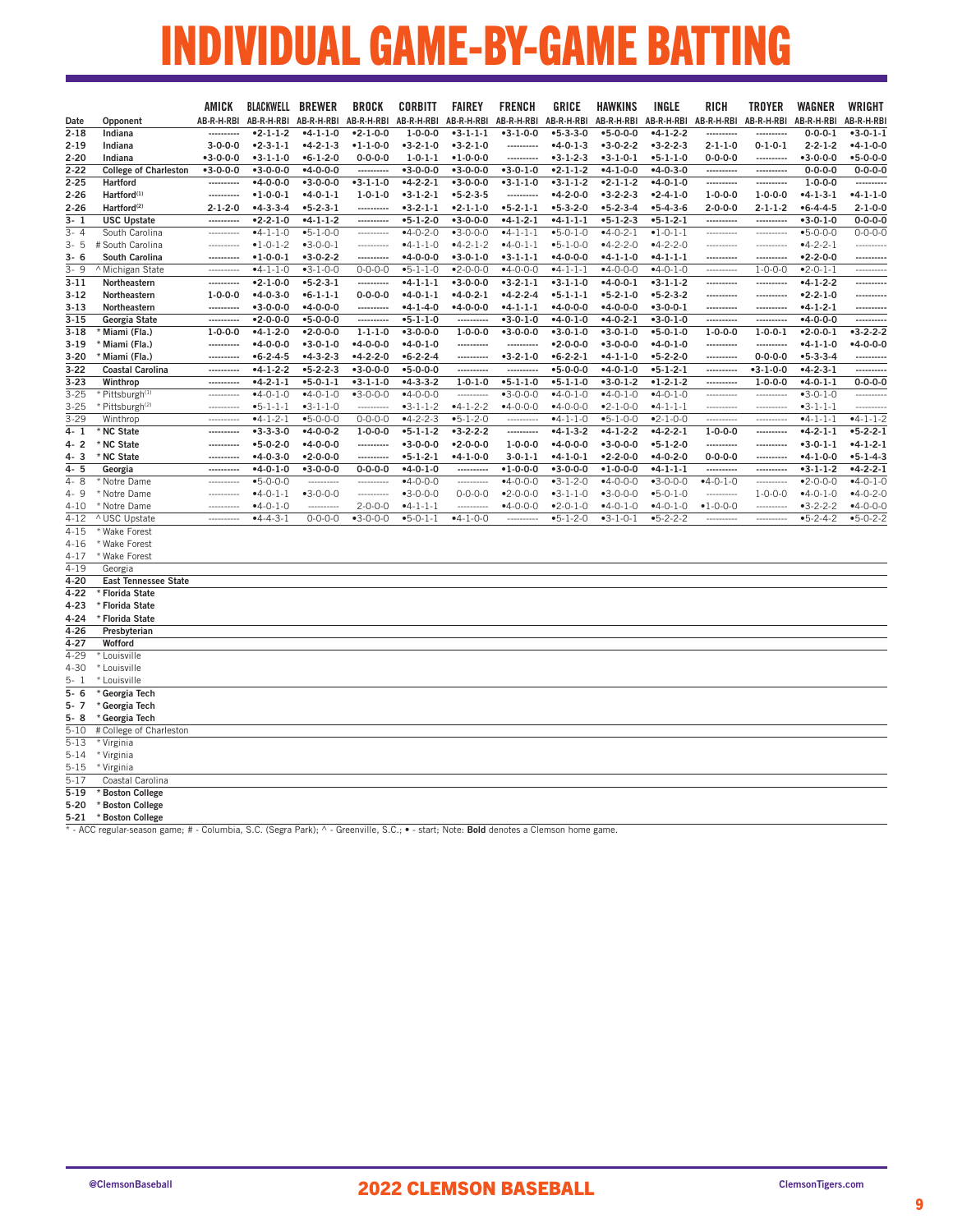# EER INDIVIDUAL GAME-BY-GAME PITCHING

### #42 RYAN AMMONS, LHP

|          | $2020 \cdot FR.$<br>R ER BB SO Dec |                      |                          |   |   |                |          |  |  |  |  |  |  |  |  |
|----------|------------------------------------|----------------------|--------------------------|---|---|----------------|----------|--|--|--|--|--|--|--|--|
| Date     | Opponent                           | ΙP                   | н.                       |   |   |                |          |  |  |  |  |  |  |  |  |
|          | 2-29 & South Carolina              | $\wedge$ 0.1 0 0 0 0 |                          |   |   | റ              |          |  |  |  |  |  |  |  |  |
|          | $2021 \cdot *FR$                   |                      |                          |   |   |                |          |  |  |  |  |  |  |  |  |
| Date     | Opponent                           | IP                   | н                        |   |   | R ER BB SO Dec |          |  |  |  |  |  |  |  |  |
| $2 - 21$ | Cincinnati                         | 0.2                  | $\overline{\phantom{a}}$ | O | 0 | o              | $\Omega$ |  |  |  |  |  |  |  |  |

| 2-21     | Cincinnati                 | 0.2          | -20 |   | 0 | 0 |   |  |
|----------|----------------------------|--------------|-----|---|---|---|---|--|
| $3 - 5$  | * Notre Dame               | 0.0          | 2   |   |   |   | O |  |
|          | 3-20 * Virginia Tech       | 1.0          | O   | O | O |   |   |  |
| 4-10     | * Virginia                 | ^0.2         | O   | O | O | O | 2 |  |
|          | 4-13 College of Charleston | 0.1          | O   |   |   |   |   |  |
|          | 4-16 * Miami (Fla.)        | 02           | Ω   | Ω | O |   |   |  |
| $5 - 14$ | * Florida State            | $\wedge$ 0 1 | Ω   | Ω | O |   |   |  |
| $5 - 21$ | * Duke                     | 0.1          | 0   | o | 0 | o |   |  |

### 2022 • \*SO.

|            | ----                         |                |                |   |    |    |              |        |
|------------|------------------------------|----------------|----------------|---|----|----|--------------|--------|
| Date       | Opponent                     | IP             | н              | R | ER | ВB |              | SO Dec |
| $2 - 20$   | Indiana                      | 0.0            | 1              | 1 | 1  | 1  | 0            |        |
| $2 - 22$   | <b>College of Charleston</b> | $^{\wedge}1.0$ | 0              | 0 | 0  | 0  | 3            | s      |
| $2 - 26$   | Hartford <sup>(2)</sup>      | $^{\wedge}1.0$ | 0              | 0 | 0  | 0  | 3            |        |
| 3-1        | <b>USC Upstate</b>           | $^{\wedge}1.0$ | 0              | 0 | 0  | 0  | 1            | S      |
| $3-$<br>4  | South Carolina               | $^{\wedge}1.0$ | $\Omega$       | 0 | 0  | 0  | 1            | S      |
| 6<br>3-    | South Carolina               | $^{\wedge}2.0$ | $\overline{2}$ | 0 | 0  | 0  | 2            | s      |
| $3-$<br>-9 | # Michigan State             | 1.0            | 1              | 0 | 0  | 2  | 1            |        |
| $3 - 13$   | Northeastern                 | $^{\wedge}1.2$ | 0              | 0 | 0  | 0  | 1            |        |
| $3 - 20$   | * Miami (Fla.)               | $^{\wedge}1.0$ | $\mathbf{1}$   | 0 | 0  | 0  | $\mathbf{1}$ |        |
| $3 - 23$   | Winthrop                     | $^{\wedge}1.0$ | 0              | 0 | 0  | 0  | 1            |        |
| $3 - 25$   | * Pittsburgh <sup>(2)</sup>  | $^{\wedge}1.0$ | 2              | 1 | 1  | 1  | 1            |        |
| $4 - 3$    | * NC State                   | 1.1            | 4              | 4 | 4  | 3  | 1            |        |
| $4 - 5$    | Georgia                      | $^{\wedge}1.0$ | 0              | 0 | 0  | 0  | 1            | S      |
| $4 - 10$   | * Notre Dame                 | $^{\wedge}1.1$ | 3              | 2 | 2  | 1  | 2            |        |

### #32 MACK ANGLIN, RHP

| Date     | Opponent                           | IP     | н.            |            |                | R ER BB SO Dec |  |
|----------|------------------------------------|--------|---------------|------------|----------------|----------------|--|
| $2 - 19$ | Furman                             | $-3.0$ |               | $1\quad 2$ | л.             |                |  |
| $2 - 25$ | East Tennessee State .2.2          |        |               | 62         | $\mathbf{c}$   |                |  |
|          | 2-29 & South Carolina              | n n    | $\mathcal{R}$ |            | 2 <sub>2</sub> |                |  |
|          | 3-4 College of Charleston .1.1 2 4 |        |               |            |                |                |  |

### 2021 • \*FR.

| Date     | Opponent          | IP   | н              | R              | ER             | BB             |    | SO Dec |
|----------|-------------------|------|----------------|----------------|----------------|----------------|----|--------|
| $2 - 21$ | Cincinnati        | 2.2  | 4              | 2              | 2              | 1              | 5  |        |
| $2 - 27$ | # South Carolina  | 3.0  | 3              | 0              | O              | 1              | 3  |        |
| $3 - 7$  | * Notre Dame      | 2.1  | $\overline{2}$ | $\overline{2}$ | $\overline{2}$ | $\overline{2}$ | 4  | L      |
| $3 - 14$ | * North Carolina  | 3.2  | 0              | Ω              | $\Omega$       | $\Omega$       | 5  |        |
| $3 - 19$ | * Virginia Tech   | •3.0 | 6              | 1              | 1              | 0              | 6  |        |
| 4.9      | * Virginia        | •6.0 | 1              | 0              | 0              | 0              | 6  | W      |
| $4 - 16$ | * Miami (Fla.)    | •3.2 | 5              | 6              | 6              | 6              | 3  |        |
| $4 - 23$ | * Wake Forest     | •6.1 | 4              | 2              | 0              | 3              | 11 |        |
| $4 - 30$ | * Louisville      | •7.0 | 5              | 1              | 1              | 3              | 9  | W      |
| $5 - 7$  | * Georgia Tech    | •4.0 | 4              | 6              | 3              | 8              | 4  | L      |
| $5 - 14$ | * Florida State   | •6.0 | 4              | 4              | 2              | 4              | 9  |        |
| $5 - 20$ | * Duke            | •6.2 | 5              | 3              | 3              | 4              | 6  | п      |
|          | 5-25 + Louisville | 2.0  | 5              | 5              | 5              | 1              | 4  |        |

### 2022 • \*SO.

| Date                   | Opponent                    | IP   | н | R              | FR. |   | BB SO Dec |   |
|------------------------|-----------------------------|------|---|----------------|-----|---|-----------|---|
| $2 - 18$               | Indiana                     | •5.0 | 0 | 0              | 0   | 2 | 8         | W |
| $2 - 25$               | <b>Hartford</b>             | •5.0 |   | 0              | 0   | 3 | 6         | W |
| $3-$<br>$\overline{4}$ | South Carolina              | •6.0 | 2 | 2              | 2   | 4 | 9         |   |
| $3 - 11$               | Northeastern                | •5.0 | 3 | $\overline{2}$ | 2   | 4 | 2         | W |
| $3 - 18$               | * Miami (Fla.)              | •3.0 | 4 | 6              | 6   | 5 | 3         |   |
| $3 - 25$               | * Pittsburgh <sup>(1)</sup> | •32  | 6 | 4              | 4   | 5 |           |   |
| -1                     | * NC State                  | •5.0 | 3 | 0              | 0   | 3 | 8         | W |
| 8                      | Notre Dame<br>×             | •62  |   | 3              | 2   | 3 | Δ         |   |

### #30 BILLY BARLOW, RHP

|          | 2022 • FR.                   |        |   |   |    |                |   |        |  |  |  |
|----------|------------------------------|--------|---|---|----|----------------|---|--------|--|--|--|
| Date     | Opponent                     | IP     | н | R | ER | ВB             |   | SO Dec |  |  |  |
| $2 - 18$ | Indiana                      | 1.0    | 0 | 0 | 0  | 0              | 1 |        |  |  |  |
| $2 - 22$ | <b>College of Charleston</b> | $-4.1$ | 3 | 1 | 1  | $\overline{2}$ | 7 |        |  |  |  |
| $3 - 1$  | <b>USC Upstate</b>           | $-4.1$ | 5 | 2 | 2  | 1              | 4 |        |  |  |  |
| $3 - 9$  | # Michigan State             | •6.0   | 2 |   | Ω  | 2              | 4 |        |  |  |  |
| 3-12     | Northeastern                 | 1.0    | 0 | 0 | 0  | 0              | 1 |        |  |  |  |
| $3 - 15$ | Georgia State                | •2.0   | 4 | 3 | 3  | 1              | 2 | г      |  |  |  |
| $3-22$   | <b>Coastal Carolina</b>      | •0.0   | 2 | 5 | 5  | 1              | 0 |        |  |  |  |
| $3-29$   | Winthrop                     | •4.0   | 6 | 3 | 2  | 0              | 4 |        |  |  |  |
| 4-5      | Georgia                      | •5.0   | 3 | 1 | 1  | 1              | 5 | W      |  |  |  |
| 4-12     | # USC Upstate                | $-3.0$ | Δ | 2 |    |                | 4 |        |  |  |  |

### #44 NICK CLAYTON, RHP

### 2020 • FR.

| Date     | Opponent                     | IP             |   | R | FR. | BB. | SO Dec |   |
|----------|------------------------------|----------------|---|---|-----|-----|--------|---|
| $2 - 15$ | Liberty                      | $^{\prime}2.0$ |   | O | O   |     |        | s |
| $2 - 19$ | Furman                       | 1.0            | o | o | O   |     |        |   |
| 2-22     | <b>Stony Brook</b>           | $^{\prime}2.0$ | 2 | O | O   | o   | 3      | W |
| $2 - 25$ | <b>East Tennessee State</b>  | 0.2            |   | O | O   | o   | O      |   |
| $3 - 4$  | <b>College of Charleston</b> | 0.2            | O | O | O   | Ω   |        |   |
| 3-11     | Winthrop                     | 2.1            | o |   | n   |     |        |   |
|          |                              |                |   |   |     |     |        |   |

### 2021 • \*FR.

| Date     | Opponent                        | IP             | н              | R              | ER             | BB             | SO.          | Dec |
|----------|---------------------------------|----------------|----------------|----------------|----------------|----------------|--------------|-----|
| 2<br>3-  | <b>East Tennessee State</b>     | 2.1            | 2              | 2              | 2              | 0              | 5            | W   |
| 3-<br>5  | * Notre Dame                    | 1.1            | 2              | 1              | 1              | 1              | 2            |     |
| $3 - 9$  | <b>USC Upstate</b>              | 1.1            | 0              | 0              | 0              | 0              | 0            |     |
| $3 - 16$ | Georgia State                   | 2.1            | 0              | 0              | 0              | 0              | 5            |     |
| $3 - 21$ | * Virginia Tech                 | 3.0            | $\mathbf{1}$   | 0              | 0              | 0              | 3            |     |
|          | 3-23 % Georgia Southern         | $^{\wedge}1.1$ | 1              | 1              | 1              | 1              | 2            | W   |
| $3 - 26$ | * Boston College                | 0.2            | 1              | 0              | 0              | 1              | 1            |     |
| $3 - 27$ | * Boston College <sup>(1)</sup> | $^{\wedge}2.1$ | 1              | 0              | 0              | 1              | 2            | W   |
| 4-2      | * NC State                      | $^{\wedge}4.0$ | $\mathfrak{p}$ | 0              | $\Omega$       | $\overline{c}$ | 4            | W   |
| 4-10     | * Virginia                      | 1.2            | 4              | $\overline{2}$ | 2              | 0              | 0            | L   |
| $4 - 11$ | * Virginia                      | $^{\wedge}2.0$ | $\mathbf{1}$   | 0              | 0              | 0              | 1            |     |
| $4 - 17$ | * Miami (Fla.)                  | 1.0            | 1              | 0              | 0              | 0              | 1            |     |
| $4 - 20$ | Georgia                         | 1.0            | $\mathfrak{p}$ | 3              | 3              | 1              | 1            |     |
| $4 - 25$ | * Wake Forest <sup>(1)</sup>    | $^{\wedge}1.1$ | $\mathbf{1}$   | $\mathbf{1}$   | $\mathbf{1}$   | 0              | $\mathbf{1}$ | W   |
| 5-<br>5  | <b>USC Upstate</b>              | 4.0            | $\overline{a}$ | 0              | 0              | 0              | 2            | W   |
| 9<br>5-  | * Georgia Tech                  | 4.2            | 5              | 4              | 3              | 1              | 8            | L   |
| $5 - 16$ | * Florida State                 | •2.2           | 6              | 5              | 3              | 3              | 2            |     |
| $5 - 20$ | * Duke                          | 0.2            | 3              | $\overline{a}$ | $\overline{a}$ | $\mathbf{1}$   | 0            |     |

### 2022 • \*SO.

| Date     | Opponent                | IP    | н | R |                | ER BB SO Dec |   |  |
|----------|-------------------------|-------|---|---|----------------|--------------|---|--|
| $2 - 19$ | Indiana                 | •1.2  | 5 | 4 | 4              |              | 0 |  |
| $2 - 26$ | Hartford <sup>(1)</sup> | •4.0  | 6 | 2 | $\mathfrak{p}$ |              | 6 |  |
| $3 - 6$  | <b>South Carolina</b>   | •4.2  | 4 |   | 1              |              | 4 |  |
| $3 - 13$ | Northeastern            | •4.1  | 4 | 5 | 3              |              | 3 |  |
| $3 - 20$ | * Miami (Fla.)          | •4.2  | 3 | 2 | 1              | 3            | 2 |  |
| $3-29$   | Winthrop                | 1.0   | Ω | Ω | O              |              | 0 |  |
| $4 - 3$  | * NC State              | •3.1  | 7 | 4 | 4              | 0            | 4 |  |
| $4 - 10$ | Notre Dame<br>*         | $-30$ | 2 |   | U              | 5            | 2 |  |
|          |                         |       |   |   |                |              |   |  |

### #35 JAY DILL, RHP

|           | 2022 • FR.                  |                |                |   |    |    |              |        |  |
|-----------|-----------------------------|----------------|----------------|---|----|----|--------------|--------|--|
| Date      | Opponent                    | IP             | н              | R | ER | BB |              | SO Dec |  |
| $2 - 19$  | Indiana                     | 1.0            | $\mathbf{1}$   | 0 | O  | 0  | 2            |        |  |
| $2 - 20$  | Indiana                     | 2.0            | 2              | 0 | 0  | 0  | 2            |        |  |
| $2 - 25$  | <b>Hartford</b>             | 1.0            | 0              | 0 | 0  | 0  | 2            |        |  |
| 3-<br>1   | <b>USC Upstate</b>          | 1.1            | 2              | 1 | 1  | 0  | 2            |        |  |
| $3-$<br>5 | & South Carolina            | 1.0            | 0              | 0 | 0  | 0  | 2            |        |  |
| 3-<br>6   | South Carolina              | 0.1            | 0              | 0 | 0  | 0  | 1            |        |  |
| $3 - 9$   | # Michigan State            | $^{\wedge}1.0$ | 1              | 0 | 0  | 0  | 1            | S      |  |
| $3 - 11$  | Northeastern                | 0.2            | 0              | 0 | 0  | 0  | $\mathbf{1}$ |        |  |
| $3 - 13$  | Northeastern                | 0.2            | 2              | 0 | 0  | 0  | 1            |        |  |
| $3 - 15$  | Georgia State               | 2.0            | 0              | 0 | 0  | 1  | $\mathbf{1}$ |        |  |
| $3 - 19$  | * Miami (Fla.)              | 0.1            | 0              | 1 | 1  | 1  | 0            |        |  |
| $3 - 22$  | <b>Coastal Carolina</b>     | $1.1\,$        | 4              | 3 | 3  | 1  | 2            |        |  |
| $3 - 25$  | * Pittsburgh <sup>(2)</sup> | 1.0            | 1              | 1 | 1  | 1  | 1            |        |  |
| $4 - 2$   | * NC State                  | 1.0            | 0              | 0 | 0  | 1  | 0            |        |  |
| $4 - 3$   | * NC State                  | 1.1            | 0              | 0 | 0  | 2  | 1            |        |  |
| 4-<br>8   | * Notre Dame                | $^{\wedge}1.1$ | 1              | 1 | 1  | 1  | 1            |        |  |
| $4 - 10$  | * Notre Dame                | 2.2            | $\overline{c}$ | 1 | 1  | 1  | 1            |        |  |

### #41 ALEX EDMONDSON, RHP

| $2021 \cdot FR$ |                      |                        |               |               |    |              |   |  |  |  |
|-----------------|----------------------|------------------------|---------------|---------------|----|--------------|---|--|--|--|
| Date            | Opponent             | IP                     | н.            | R             |    | ER BB SO Dec |   |  |  |  |
| 3-2             | East Tennessee State | $^{\wedge}0.1$         | -1            | O             | o  | o            | O |  |  |  |
| 3-16            | Georgia State        | 0.1                    | O             | O             | o  |              |   |  |  |  |
|                 | 3-20 * Virginia Tech | 0.1                    | O             | O             | ŋ  |              |   |  |  |  |
|                 | 4-16 * Miami (Fla.)  | $\land$ $\land$ $\lor$ | $\mathcal{P}$ | $\mathcal{L}$ | ્ર |              |   |  |  |  |
| 5-20            | * Duke               | 0.1                    | n             | O             | ŋ  |              | O |  |  |  |

| $2022 \cdot SO$ |                              |                |   |   |                |                |                |        |  |
|-----------------|------------------------------|----------------|---|---|----------------|----------------|----------------|--------|--|
| Date            | Opponent                     | ΙP             | н | R | ER             | BB.            |                | SO Dec |  |
| $2 - 18$        | Indiana                      | $^{\wedge}1.0$ | 0 | 0 | O              | 0              | 3              |        |  |
| 2-20            | Indiana                      | 0.1            | 0 | 0 | 0              | 1              | 1              |        |  |
| $2 - 22$        | <b>College of Charleston</b> | 1.0            | 0 | 0 | 0              | 1              | $\overline{2}$ |        |  |
| $2 - 26$        | Hartford <sup>(2)</sup>      | 1.0            | 2 | 0 | O              | O              | 3              |        |  |
| $3 - 1$         | <b>USC Upstate</b>           | 1.0            | 1 | 2 | $\overline{2}$ | 2              | 1              | W      |  |
| $3 - 4$         | South Carolina               | 1.1            |   | Ω | Ω              | Ω              | Ω              | W      |  |
| $3 - 6$         | <b>South Carolina</b>        | 0.1            | 2 |   |                | $\mathfrak{p}$ | 0              |        |  |
| $3 - 15$        | Georgia State                | 0.2            | 2 | 2 | 2              | O              | $\mathfrak{p}$ |        |  |

### #23 GEOFFREY GILBERT, LHP

|          |                    | $2020 \cdot FR$ |   |   |    |          |   |           |
|----------|--------------------|-----------------|---|---|----|----------|---|-----------|
| Date     | Opponent           | IP              | н | R | FR |          |   | BB SO Dec |
| $2 - 14$ | Liberty            | 2.0             | 1 | 0 | 0  | 3        | 2 | W         |
| $2 - 16$ | Liberty            | 1.0             | 0 | 0 | 0  | 0        | 2 |           |
| $2 - 19$ | Furman             | 1.0             | 0 | 0 | 0  | 1        | 1 |           |
| $2 - 21$ | <b>Stony Brook</b> | 1.0             | 1 | 0 | 0  | 1        | 2 |           |
| $2 - 28$ | South Carolina     | $^{0.2}$        | 1 | 1 |    | $\Omega$ | 4 |           |
| $3 - 6$  | * Boston College   | 2.0             | 1 | O | O  | 1        | 1 |           |
| $3 - 8$  | * Boston College   | 3.0             | 3 | 0 | 0  | 0        | 1 |           |
| $3 - 11$ | Winthrop           | 0.2             | ŋ | ŋ | n  | 1        |   |           |

| 2021 | *FR. |  |
|------|------|--|
|      |      |  |

| Date                          | Opponent                        | IP                    | н              | R              | ER             | <b>BB</b>      |                         | SO Dec         |
|-------------------------------|---------------------------------|-----------------------|----------------|----------------|----------------|----------------|-------------------------|----------------|
| $2 - 20$                      | Cincinnati                      | $^{\wedge}2.0$        | $\overline{a}$ | 0              | 0              | 0              | 4                       | S              |
| $2 - 27$                      | # South Carolina                | $^{\wedge}2.1$        | 4              | 1              | 1              | 1              | 6                       | L              |
| 3-<br>$\overline{\mathbf{c}}$ | <b>East Tennessee State</b>     | 1.0                   | 0              | 0              | 0              | 0              | 3                       |                |
| $3-$<br>5                     | * Notre Dame                    | $^{\wedge}2.0$        | $\mathbf{1}$   | 0              | 0              | 0              | 3                       |                |
| $\overline{7}$<br>3-          | * Notre Dame                    | 3.0                   | $\overline{2}$ | 0              | 0              | 0              | 0                       |                |
| $3 - 13$                      | * North Carolina                | $^{\wedge}0.1$        | $\Omega$       | $\Omega$       | $\Omega$       | $\Omega$       | $\overline{1}$          |                |
| $3 - 14$                      | * North Carolina                | $^{\wedge}1.0$        | 1              | 0              | $\Omega$       | 0              | $\overline{c}$          |                |
| $3 - 19$                      | * Virginia Tech                 | $^{\overline{0}}$ 2.0 | $\mathbf{1}$   | O              | 0              | $\mathbf{1}$   | $\overline{2}$          |                |
| $3 - 21$                      | * Virginia Tech                 | $^{\wedge}2.0$        | 3              | 1              | 1              | 0              | 3                       | W              |
|                               | 3-23 % Georgia Southern         | 1.1                   | 0              | 0              | $\overline{0}$ | 0              | $\overline{2}$          |                |
| $3 - 26$                      | * Boston College                | $^{\wedge}1.1$        | 0              | 0              | $\Omega$       | 1              | $\overline{\mathbf{3}}$ | $\overline{s}$ |
| $3 - 27$                      | * Boston College <sup>(1)</sup> | 1.0                   | $\overline{c}$ | $\overline{1}$ | 0              | $\overline{1}$ | 0                       |                |
| 3<br>4-                       | * NC State                      | $^{\wedge}1.2$        | 0              | 0              | 0              | 0              | 0                       | s              |
| $\overline{4}$<br>4-          | * NC State                      | $^{\wedge}1.1$        | $\overline{c}$ | 4              | $\overline{c}$ | 3              | $\mathbf{1}$            |                |
| $4 - 11$                      | * Virginia                      | 2.2                   | 4              | 3              | O              | $\overline{a}$ | $\overline{a}$          | $\frac{L}{L}$  |
| $4 - 13$                      | <b>College of Charleston</b>    | 1.1                   | $\overline{a}$ | O              | 0              | 0              | 3                       |                |
| $4 - 18$                      | * Miami (Fla.)                  | $^{\wedge}0.2$        | $\overline{1}$ | $\Omega$       | 0              | 0              | $\overline{1}$          |                |
| $4 - 20$                      | Georgia                         | $^{\wedge}2.1$        | 6              | $\overline{c}$ | $\overline{c}$ | $\overline{1}$ | $\overline{c}$          |                |
| $4 - 23$                      | * Wake Forest                   | 1.0                   | O              | O              | O              | $\mathbf{1}$   | $\overline{2}$          | W              |
| $4 - 25$                      | * Wake Forest <sup>(1)</sup>    | 1.1                   | $\overline{2}$ | 0              | 0              | 0              | 1                       |                |
| 5-<br>$\mathbf{1}$            | * Louisville                    | 1.1                   | O              | 0              | 0              | 0              | $\overline{a}$          | W              |
| $\overline{2}$<br>5-          | * Louisville                    | 3.0                   | O              | O              | O              | O              | $\mathbf{1}$            |                |
| 5<br>$5-$                     | <b>USC Upstate</b>              | 1.0                   | $\mathbf{1}$   | 0              | O              | $\mathbf{1}$   | $\mathbf{1}$            |                |
| $5-$<br>8                     | * Georgia Tech                  | $^{\wedge}0.2$        | 1              | $\overline{1}$ | 1              | $\Omega$       | $\overline{1}$          | L              |
| 9<br>$5-$                     | * Georgia Tech                  | $^{\wedge}0.1$        | $\Omega$       | $\Omega$       | $\Omega$       | $\Omega$       | 1                       |                |
| $5 - 16$                      | * Florida State                 | $^{\wedge}1.0$        | $\overline{c}$ | $\overline{c}$ | $\overline{c}$ | 3              | 1                       |                |
| $5 - 22$                      | * Duke                          | 2.2                   | $\overline{a}$ | $\mathbf{1}$   | $\mathbf{1}$   | 0              | 0                       | L              |
| $5 - 25$                      | + Louisville                    | $\overline{2.2}$      | $\overline{4}$ | $\overline{1}$ | $\overline{1}$ | 0              | $\overline{4}$          |                |
|                               |                                 |                       |                |                |                |                |                         |                |

|          | $2022 \cdot *SO$             |     |   |   |    |                |                |        |
|----------|------------------------------|-----|---|---|----|----------------|----------------|--------|
| Date     | Opponent                     | IP  | н | R | ER | ВB             |                | SO Dec |
| $2 - 19$ | Indiana                      | 2.0 | 1 | 0 | 0  | 1              | 4              | W      |
| $2 - 22$ | <b>College of Charleston</b> | 1.2 | 1 | 0 | 0  | 1              | 4              |        |
| $3 - 1$  | <b>USC Upstate</b>           | 0.1 | 1 | 0 | 0  | $\overline{2}$ | 1              |        |
| $3 - 19$ | * Miami (Fla.)               | 1.0 | 0 | 0 | 0  | 0              | 1              |        |
| $3 - 23$ | Winthrop                     | 1.0 | 1 | 2 | 2  | 1              | $\overline{2}$ |        |
| $3 - 25$ | * Pittsburgh <sup>(2)</sup>  | 1.1 | 1 | 1 |    | 0              | 1              |        |
| $3-29$   | Winthrop                     | 0.2 | 0 | Ω | Ω  | 0              | $\mathcal{P}$  |        |
| $4 - 2$  | * NC State                   | 3.0 | 3 | 2 | 2  | 0              | 6              |        |
| $4 - 5$  | Georgia                      | 3.0 | 3 | 2 | 2  | 1              | $\overline{2}$ |        |
| $4 - 10$ | Notre Dame<br>×              | 0.2 | Δ | 4 | 4  | Ω              |                |        |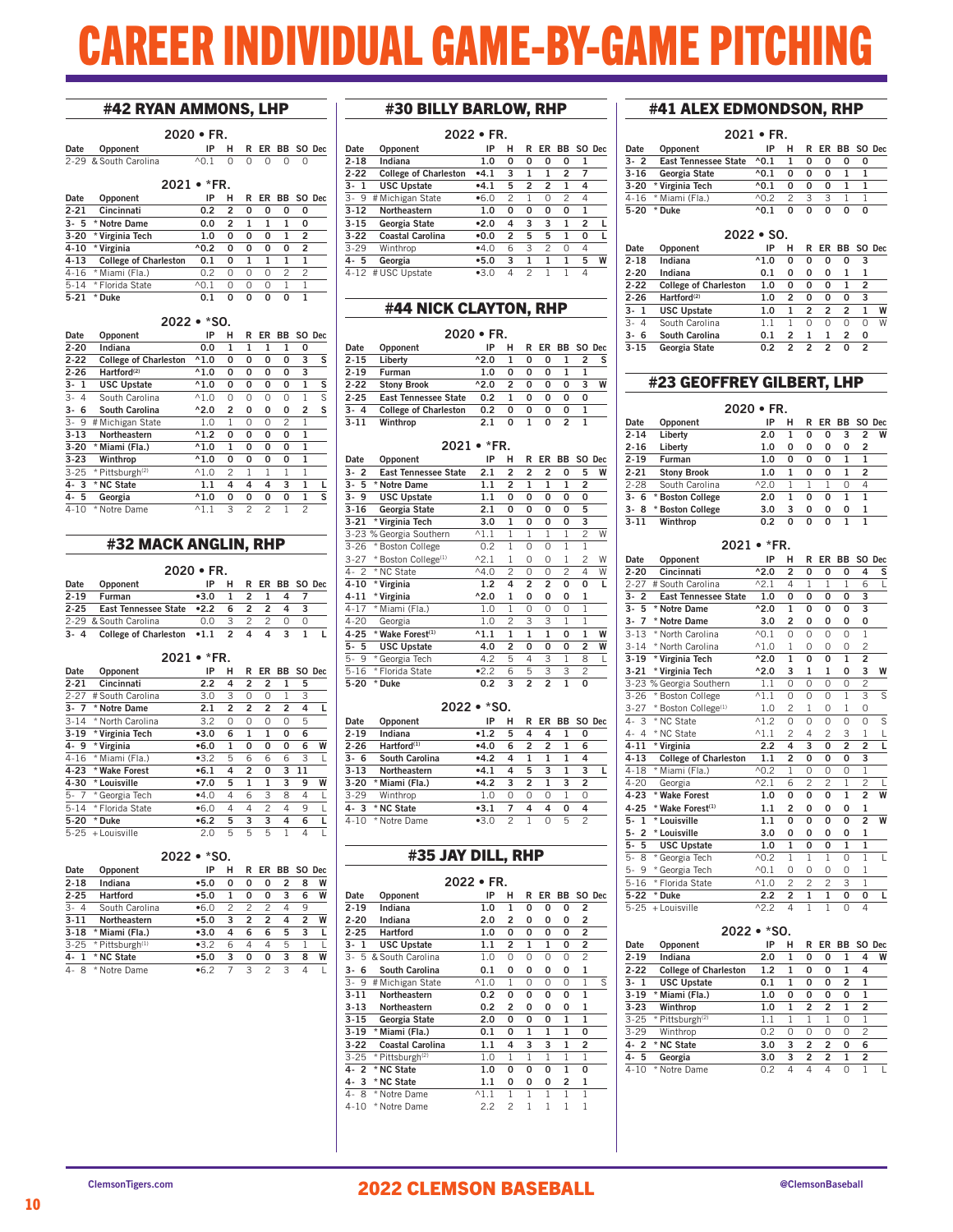# EER INDIVIDUAL GAME-BY-GAME PITCI

### #56 AUSTIN GORDON, RHP

| Opponent                | IP                                                                             | н |                 |                |   |                |                |
|-------------------------|--------------------------------------------------------------------------------|---|-----------------|----------------|---|----------------|----------------|
| Indiana                 | $^{\wedge}1.0$                                                                 | 0 | 0               | 0              |   | 2              |                |
| * Miami (Fla.)          | 1.0                                                                            | 2 | 1               | 0              | 0 | 0              |                |
| <b>Coastal Carolina</b> | $^{\wedge}3.0$                                                                 |   | 1               | 0              | 3 | $\overline{2}$ |                |
|                         | $^{0.2}$                                                                       |   | 0               | O              | Ω | $\Omega$       |                |
| * NC State              | $^{\wedge}1.1$                                                                 | 3 | $\overline{2}$  | $\overline{2}$ | 0 | $\overline{2}$ |                |
|                         | $^{\wedge}$ 0.1                                                                | Ω | $\Omega$        | O              | O | 1              |                |
|                         | $1 \Omega$                                                                     |   | Ω               | Ω              |   | $\Omega$       |                |
|                         | 3-22<br>3-25 * Pittsburgh <sup>(1)</sup><br>* Notre Dame<br>4-12 # USC Upstate |   | $2022 \cdot FR$ |                |   |                | R ER BB SO Dec |

### #31 CADEN GRICE, 1B/OF/LHP

|          | $2021 \cdot FR$    |      |   |   |   |                |  |  |
|----------|--------------------|------|---|---|---|----------------|--|--|
| Date     | Opponent           | ΙP   | н |   |   | R ER BB SO Dec |  |  |
| $2 - 21$ | Cincinnati         | •2.0 | 3 | 2 | 2 |                |  |  |
| $3 - 9$  | <b>USC Upstate</b> | •1.0 | 6 | 5 | 5 | O              |  |  |
| 4-20     | Georgia            | 1 ∩  |   | Ω |   |                |  |  |
| 4-30     | * Louisville       | 1.0  | O |   |   |                |  |  |
| 5-22     | * Duke             | •5.0 |   | U | ŋ |                |  |  |

### 2022 • SO.

|          |                       | LULL " JU.          |   |   |   |  |              |
|----------|-----------------------|---------------------|---|---|---|--|--------------|
| Date     | Opponent              | IP                  | н | R |   |  | ER BB SO Dec |
| $2 - 20$ | Indiana               | $^{\wedge}1.0$      |   | o | o |  | W            |
|          | 3- 9 # Michigan State | 0.O                 |   |   |   |  |              |
| $3-18$   | * Miami (Fla.)        | $^{\wedge}1.0$      |   | Ω | o |  |              |
| $3 - 29$ | Winthrop              | $\wedge$ 1 $\wedge$ |   |   | O |  |              |
|          | 4-12 # USC Upstate    | $\wedge$ 1 $\wedge$ |   |   |   |  |              |

### #37 NICK HOFFMANN, RHP

|          |                              | $2020 \cdot FR$ |   |   |   |              |                |   |
|----------|------------------------------|-----------------|---|---|---|--------------|----------------|---|
| Date     | Opponent                     | IP              | н | R |   | ER BB SO Dec |                |   |
| $2 - 19$ | Furman                       | 3.0             | 2 | 0 | 0 | 0            | 3              | W |
| $2 - 22$ | <b>Stony Brook</b>           | 0.2             | O | 0 | 0 | 0            | 0              |   |
| $2 - 25$ | <b>East Tennessee State</b>  | 2.1             | 3 | 1 | 1 | O            | 3              |   |
| $3 - 4$  | <b>College of Charleston</b> | 0.2             | 2 | 1 |   | O            | 1              |   |
| $3 - 7$  | * Boston College             | $^{\wedge}2.1$  | 2 | 0 | 0 | 0            | $\mathfrak{p}$ |   |
| $3 - 10$ | Presbyterian                 | 1.0             | 1 | O | 0 | ŋ            | $\mathfrak{p}$ |   |
| $3 - 11$ | Winthrop                     | $^{\wedge}1.0$  | O | 0 | 0 | 0            | 0              | W |

### 2021 • \*FR.

| Opponent                        | IP             | н            | R              | ER             | BB |              | <b>Dec</b> |
|---------------------------------|----------------|--------------|----------------|----------------|----|--------------|------------|
| Cincinnati                      | $^{\wedge}2.1$ | 0            | 0              | 0              | 0  | 0            | W          |
| * Notre Dame                    | 0.1            | 2            | $\mathbf{1}$   | $\mathbf{1}$   | 0  | 1            |            |
| * North Carolina                | $^{\wedge}3.0$ | 4            | 2              | 2              | 0  | 2            |            |
| Georgia State                   | 2.0            | 1            | 0              | 0              | 0  | 2            | W          |
| * Boston College <sup>(2)</sup> | $*$ 49.0       | 6            | 2              | 2              | 0  | 7            | W          |
| * NC State                      | •5.0           | 12           | 6              | 6              | 1  | 4            |            |
| * Virginia                      | $-4.1$         | 7            | 3              | 3              | 0  | 5            |            |
| * Miami (Fla.)                  | •5.0           | 3            | 2              | 2              | 1  | 1            |            |
| * Wake Forest                   | $^{\wedge}1.2$ | $\mathbf{1}$ | 0              | 0              | 0  | 3            | s          |
| * Wake Forest <sup>(2)</sup>    | $^{\wedge}3.1$ | 0            | 0              | 0              | 0  | 0            | W          |
| * Louisville                    | $^{\wedge}1.0$ | $\mathbf{1}$ | 0              | 0              | 0  | 0            | S          |
| * Louisville                    | $^{\wedge}1.0$ | $\mathbf{1}$ | 0              | 0              | 0  | 1            |            |
| <b>USC Upstate</b>              | $^{\wedge}2.0$ | $\mathbf{1}$ | 0              | 0              | 0  | 4            | S          |
| * Georgia Tech                  | 1.2            | 3            | 1              | 1              | 0  | 4            |            |
| <b>South Carolina</b>           | $^{\wedge}1.2$ | $\mathbf{1}$ | 0              | 0              | 0  | $\mathbf{1}$ | S          |
| * Florida State                 | 4.1            | 4            | $\mathfrak{p}$ | $\mathfrak{p}$ | 3  | 3            | L          |
| 5-26 + Georgia Tech             | 1.2            | 2            | 2              | 2              | 0  | 2            |            |
|                                 |                |              |                |                |    |              | SO.        |

### 2022 • \*SO.

| Date     | Opponent                | IP   |   | R              | ER |   |                | BB SO Dec |
|----------|-------------------------|------|---|----------------|----|---|----------------|-----------|
| $2 - 20$ | Indiana                 | •3.0 | 4 | 2              | 2  | 3 | 2              |           |
| $2 - 26$ | Hartford <sup>(2)</sup> | •5.0 | 3 | $\overline{2}$ | 2  | 1 | 6              | W         |
|          | 3- 5 & South Carolina   | •5.0 | 5 | 1              | 0  | O |                | W         |
| $3 - 12$ | Northeastern            | •7.0 | 7 | 4              | 4  | 1 | 4              | W         |
| $3 - 19$ | * Miami (Fla.)          | •5.2 | 8 | $\overline{2}$ | 2  | O | 6              |           |
|          | 3-25 * Pittsburgh(2)    | •2.2 | 9 | 6              | 6  | 1 | 2              |           |
|          | 4- 2 * NC State         | •4.0 | 6 | 3              | 3  | 1 | $\overline{2}$ |           |
| 4-9      | * Notre Dame            | •2.2 | 4 | 3              | 3  | 1 | 2              |           |
|          | 4-12 # USC Upstate      | 1 ∩  |   | Ω              | n  | Ω |                |           |

### #39 P.J. LABRIOLA, LHP

| $2020 \cdot FR.$ |                                         |  |  |  |  |  |                     |  |
|------------------|-----------------------------------------|--|--|--|--|--|---------------------|--|
|                  | Date Opponent                           |  |  |  |  |  | IP H R ER BB SO Dec |  |
|                  | 3-4 College of Charleston 0.1 2 3 3 1 0 |  |  |  |  |  |                     |  |

| п<br>. לווי<br>$\sim$ |  |
|-----------------------|--|
|-----------------------|--|

| Date     | Opponent              | IP             | н |                |   | R ER BB SO Dec |          |   |
|----------|-----------------------|----------------|---|----------------|---|----------------|----------|---|
| $4 - 20$ | Georgia               | 0.2            |   | Ω              | Ω | O              | $\Omega$ |   |
| $4 - 30$ | * Louisville          | $^{\wedge}0.1$ | ŋ | O              | O | 0              | O        |   |
| $5 - 7$  | * Georgia Tech        | $^{\wedge}12$  |   | Ω              | Ω | O              | O        |   |
| $5 - 11$ | <b>South Carolina</b> | 0.2            |   | O              | 0 | 0              |          | W |
| $5 - 14$ | * Florida State       | 1.2            | 3 | 4              | 4 |                |          |   |
| $5 - 20$ | * Duke                | 1.1            | ŋ | O              | O | O              | 1        |   |
| $5-22$   | * Duke                | 1.0            | 2 | $\overline{2}$ | 2 | 1              |          |   |
|          | 5-25 + Louisville     |                | 5 | 4              | 4 | Ω              |          |   |

### 2022 • \*SO.

| Date     | Opponent                    | ΙP  | н        | R        |                  | ER BB SO Dec |   |  |
|----------|-----------------------------|-----|----------|----------|------------------|--------------|---|--|
| $2 - 26$ | Hartford <sup>(2)</sup>     | 1.0 | 1        |          |                  | ŋ            | 3 |  |
|          | 3- 9 # Michigan State       | O 1 | $^{(+)}$ | $^{(+)}$ | $\left( \right)$ | $\Omega$     | Ω |  |
| $3 - 18$ | * Miami (Fla.)              | 1.0 | O        | o        | O                |              | 2 |  |
| 3-19     | * Miami (Fla.)              | 0.2 | 1        |          |                  |              | 2 |  |
| $3-22$   | <b>Coastal Carolina</b>     | 1.0 | O        | o        | O                | 0            |   |  |
| $3 - 25$ | * Pittsburgh <sup>(2)</sup> | 1 ∩ | 3        |          |                  | Ω            | Ω |  |
| 4.9      | * Notre Dame                | n 2 | ੨        |          |                  |              | Ω |  |

### #25 JACKSON LINDLEY, RHP

### 2019 • FR.

| Date     | Opponent                     | IP             | н              | R |   | ER BB | SO Dec |   |  |
|----------|------------------------------|----------------|----------------|---|---|-------|--------|---|--|
| 2-24     | VMI                          | $^{\wedge}1.0$ | 1              | 2 | 0 |       | 2      |   |  |
| 2-26     | <b>East Tennessee State</b>  | 1.0            | 0              | 0 | 0 | 0     |        |   |  |
| 3-5      | # Furman                     | •4.2           | 5              | 1 | 1 | 3     | 3      |   |  |
| 3-13     | Coastal Carolina             | •2.0           | 4              | 4 | 4 | 1     | 0      |   |  |
| $3 - 16$ | * Notre Dame                 | 0.2            | $\mathfrak{p}$ |   |   |       | 0      |   |  |
|          | 3-20 & College of Charleston | $-3.0$         | 3              | 1 | 1 | 1     | 1      |   |  |
| 4-24     | <b>Tennessee Tech</b>        | •5.2           | 4              | 2 | 2 | 0     | 5      | W |  |
| 5-4      | Gardner-Webb                 | 1.1            | 2              | 0 | 0 | 1     | 0      |   |  |
| $5 - 8$  | <b>The Citadel</b>           | •6.0           | 2              | 1 | O | O     | 2      | W |  |
| $5 - 14$ | Coastal Carolina             | •4.0           | 6              | З | 3 |       | 2      |   |  |

### 2020 • SO.

| Date | Opponent                          | IP.    |     |   |              | H R ER BB SO Dec |    |   |  |
|------|-----------------------------------|--------|-----|---|--------------|------------------|----|---|--|
| 2-25 | East Tennessee State 0.2 2 1      |        |     |   |              | 10               |    |   |  |
|      | 3- 4 College of Charleston ^2.0 2 |        |     | 0 | $\mathbf{0}$ |                  |    |   |  |
|      | 3-10 Presbyterian                 | $-5.0$ | 3 O |   |              | ი ი              | 5. | W |  |

### 2021 • \*SO.

| Date     | Opponent                     | ΙP             | н  |   |   | R ER BB SO Dec |  |
|----------|------------------------------|----------------|----|---|---|----------------|--|
| $3 - 9$  | <b>USC Upstate</b>           | 0.1            |    | ŋ | o |                |  |
| $3-20$   | * Virginia Tech              | 11             | 5  | 5 | 2 |                |  |
| $3 - 26$ | * Boston College             | •12            | 10 | я | я |                |  |
| 4-13     | <b>College of Charleston</b> | $^{\wedge}0.2$ | ı  | 2 | 2 |                |  |
| $5 - 21$ | * Duke                       | $\wedge$ 0 1   |    | U | O |                |  |

### 2022 • \*JR.

|            | ᅩᇰᄼᅩ                         |                | <i>.</i> .   |                |              |              |              |        |
|------------|------------------------------|----------------|--------------|----------------|--------------|--------------|--------------|--------|
| Date       | Opponent                     | IP             | н            | R              | ER           | BВ           |              | SO Dec |
| 2-20       | Indiana                      | 2.2            | 1            | 1              | 1            | 2            | 2            |        |
| 2-22       | <b>College of Charleston</b> | 1.0            | $\mathbf{1}$ | 0              | 0            | $\mathbf{1}$ | $\mathbf{1}$ | W      |
| 2-26       | Hartford <sup>(2)</sup>      | 1.0            | 1            | 0              | 0            | 0            | 2            |        |
| 3- 1       | <b>USC Upstate</b>           | 1.0            | 1            | 0              | 0            | 0            | $\mathbf{1}$ |        |
| $3 -$<br>4 | South Carolina               | 0.2            | 1            | 0              | 0            | $\Omega$     | 1            |        |
| 3-<br>- 6  | <b>South Carolina</b>        | 1.2            | 2            | 0              | 0            | 0            | 1            | W      |
| $3 - 9$    | # Michigan State             | 0.1            | 0            | 0              | 0            | 0            | 0            | W      |
| $3 - 11$   | Northeastern                 | 1.0            | 0            | $\overline{a}$ | 0            | $\mathbf{1}$ | $\mathbf{1}$ |        |
| $3 - 13$   | Northeastern                 | 2.1            | 0            | 0              | 0            | 0            | 2            |        |
| $3 - 15$   | Georgia State                | 2.0            | 2            | 1              | 1            | 0            | 2            |        |
| $3 - 19$   | * Miami (Fla.)               | 0.1            | 0            | 0              | 0            | 0            | $\mathbf{1}$ |        |
| $3 - 20$   | * Miami (Fla.)               | $1.1\,$        | 1            | 0              | 0            | 0            | 0            | W      |
| $3-22$     | <b>Coastal Carolina</b>      | 0.2            | 4            | 5              | 5            | 2            | 0            |        |
| $3 - 29$   | Winthrop                     | 0.1            | 0            | 0              | 0            | 0            | 1            |        |
| -1<br>4-   | * NC State                   | 1.0            | 1            | 1              | 1            | 1            | $\mathbf{1}$ |        |
| 4-3        | * NC State                   | $^{\wedge}2.0$ | 3            | $\mathbf{1}$   | $\mathbf{1}$ | 1            | 2            |        |
| $4 - 10$   | * Notre Dame                 | 0.1            | 3            | 1              | $\Omega$     | $\Omega$     | 1            |        |

### #36 TY OLENCHUK, RHP

| $2021 \cdot FR$ |                              |                 |   |                |                |                |                |        |  |  |
|-----------------|------------------------------|-----------------|---|----------------|----------------|----------------|----------------|--------|--|--|
| Date            | Opponent                     | IP              | н | R              | ER             | ВB             |                | SO Dec |  |  |
| $2 - 20$        | Cincinnati                   | •4.2            | 2 | O              | O              | 0              | 3              | W      |  |  |
| $2 - 28$        | South Carolina               | •4.1            | 4 | 2              | 2              | 0              | 6              |        |  |  |
| 3-6             | * Notre Dame                 | •4.0            | 3 | $\mathfrak{p}$ | $\mathfrak{p}$ | $\mathfrak{p}$ | 3              |        |  |  |
| $3 - 13$        | * North Carolina             | $-3.0$          | 7 | 5              | 5              |                |                |        |  |  |
| $3 - 20$        | * Virginia Tech              | •1.2            | 3 | $\overline{2}$ | 2              | 1              | O              | п      |  |  |
| $4 - 13$        | <b>College of Charleston</b> | •4.0            | 5 | 4              | 4              | $\overline{2}$ | $\overline{2}$ |        |  |  |
| $5 - 21$        | * Duke                       | 1.0             | 0 | O              | O              | 0              | $\mathfrak{p}$ |        |  |  |
|                 | 5-26 + Georgia Tech          | $^{\wedge}$ 0.1 | Ω | Ω              |                | Ω              |                |        |  |  |

| $2022 \cdot SO$ |                             |                |   |   |                |                |                |        |  |  |
|-----------------|-----------------------------|----------------|---|---|----------------|----------------|----------------|--------|--|--|
| Date            | Opponent                    | IP             | н | R | ER             | ВB             |                | SO Dec |  |  |
| $2 - 18$        | Indiana                     | 2.0            | 3 | 0 | 0              | 1              | 0              |        |  |  |
| $2 - 20$        | Indiana                     | 1.0            | 0 | 0 | 0              | 0              | 1              |        |  |  |
| $2 - 26$        | Hartford <sup>(1)</sup>     | 3.0            | 2 | 0 | 0              | 0              | 3              | W      |  |  |
| 3-<br>5         | & South Carolina            | 2.0            | 1 | 1 | 1              | 1              | $\mathfrak{p}$ |        |  |  |
| $3 - 9$         | # Michigan State            | 0.1            | 1 | 0 | 0              | $\Omega$       | 1              |        |  |  |
| $3 - 15$        | Georgia State               | $^{\wedge}1.0$ | 0 | 0 | 0              | 0              | 3              |        |  |  |
| $3 - 19$        | * Miami (Fla.)              | $^{\wedge}1.0$ | 0 | 0 | 0              | 0              | 1              |        |  |  |
| $3 - 20$        | * Miami (Fla.)              | 1.0            | 0 | 0 | 0              | 0              | 1              |        |  |  |
| $3 - 23$        | Winthrop                    | 1.0            | 0 | 0 | 0              | 0              | 1              |        |  |  |
| $3 - 25$        | * Pittsburgh <sup>(1)</sup> | 2.1            | 4 | 4 | $\mathfrak{p}$ | 1              | 2              |        |  |  |
| $3-29$          | Winthrop                    | 2.0            | 1 | O | $\Omega$       | 1              | 4              | W      |  |  |
| $4 - 2$         | * NC State                  | $^{\wedge}1.0$ | 1 | 0 | 0              | $\mathbf{1}$   | $\mathbf{1}$   |        |  |  |
| $4 - 3$         | * NC State                  | 1.0            | 1 | 0 | 0              | 0              | 1              |        |  |  |
| 4-<br>9         | * Notre Dame                | 3.1            | 6 | 4 | 4              | $\mathfrak{p}$ | 0              |        |  |  |

### #26 CASEY TALLENT, RHP

| 2022 • FR. |                         |     |   |                |     |                |                |   |  |
|------------|-------------------------|-----|---|----------------|-----|----------------|----------------|---|--|
| Date       | Opponent                | IP  | н | R              | ER. |                | BB SO Dec      |   |  |
| $2 - 19$   | Indiana                 | 2.1 | O | 0              | 0   | 1              | 1              |   |  |
| $2 - 25$   | <b>Hartford</b>         | 1.0 | 1 | 0              | 0   | $\overline{2}$ | $\overline{2}$ |   |  |
| $3 - 11$   | Northeastern            | 1.1 |   | ŋ              | 0   | O              | 0              |   |  |
| $3 - 15$   | Georgia State           | 1.1 | 0 | 0              | 0   | 0              | $\overline{2}$ |   |  |
| $3 - 18$   | * Miami (Fla.)          | 1.0 | 2 | $\overline{2}$ | 2   | 2              | 1              |   |  |
| $3-22$     | <b>Coastal Carolina</b> | 3.0 | 3 | $\mathfrak{p}$ | 2   | O              | 5              |   |  |
| -1         | * NC State              | 1.0 | O | 0              | 0   | 0              | 1              |   |  |
| 9          | * Notre Dame            | 1.0 | Ω | Ω              | Ω   | Ω              | $\mathfrak{p}$ |   |  |
|            | 4-12 # USC Upstate      | 2.0 |   | n              | ∩   | Ω              | 3              | W |  |

### #22 RICKY WILLIAMS, RHP

| $2021 \cdot FR$ |                     |      |   |   |   |              |   |  |  |
|-----------------|---------------------|------|---|---|---|--------------|---|--|--|
| Date            | Opponent            | ΙP   | н | R |   | ER BB SO Dec |   |  |  |
| $3 - 16$        | Georgia State       | •2.2 |   |   |   | 2            | 4 |  |  |
| $3 - 20$        | * Virginia Tech     | 0.2  | 2 |   |   | O            |   |  |  |
| $5 - 5$         | <b>USC Upstate</b>  | 0.0  |   | O | O | O            | 0 |  |  |
|                 | 5- 7 * Georgia Tech | 21   | З | Ω | O | O            |   |  |  |
| $5 - 14$        | * Florida State     | റ റ  |   | Ω | O | Ω            | Ω |  |  |
| $5-21$          | * Duke              |      | n | ŋ | U |              |   |  |  |

#### 2022 • SO. Date Opponent IP H R ER BB SO Dec<br>2-25 Hartford  $2.0$  3 1 1 0 3  $\frac{2-25}{3-12}$  Hartford  $\frac{1}{2}$   $\frac{2.0}{1}$   $\frac{3}{1}$   $\frac{1}{2}$   $\frac{1}{2}$  0  $\frac{3}{1}$  0  $\frac{1}{2}$  0  $\frac{3}{1}$  0  $\frac{1}{2}$  $\begin{array}{ccccccccc}\n\wedge 1.0 & 2 & 0 & 0 & 1 & 0 \\
\hline\n1.0 & 1 & 2 & 0 & 1 & 0\n\end{array}$  $\overline{\phantom{0}}$ 3-18 \* Miami (Fla.)<br>3-23 Winthrop  $\frac{12}{10}$  • 5.0 2 0 0 1 3 W<br>0.2 0 0 0 3 1

\* - ACC regular-season game; + - ACC Tournament; # - Greenville, S.C. (Fluor Field); % - North Augusta, S.C.; & - Columbia, S.C. (Segra Park); • - start; ^ - finished game; Note: Bold denotes a Clemson home game.

 $4-1$  \* NC State